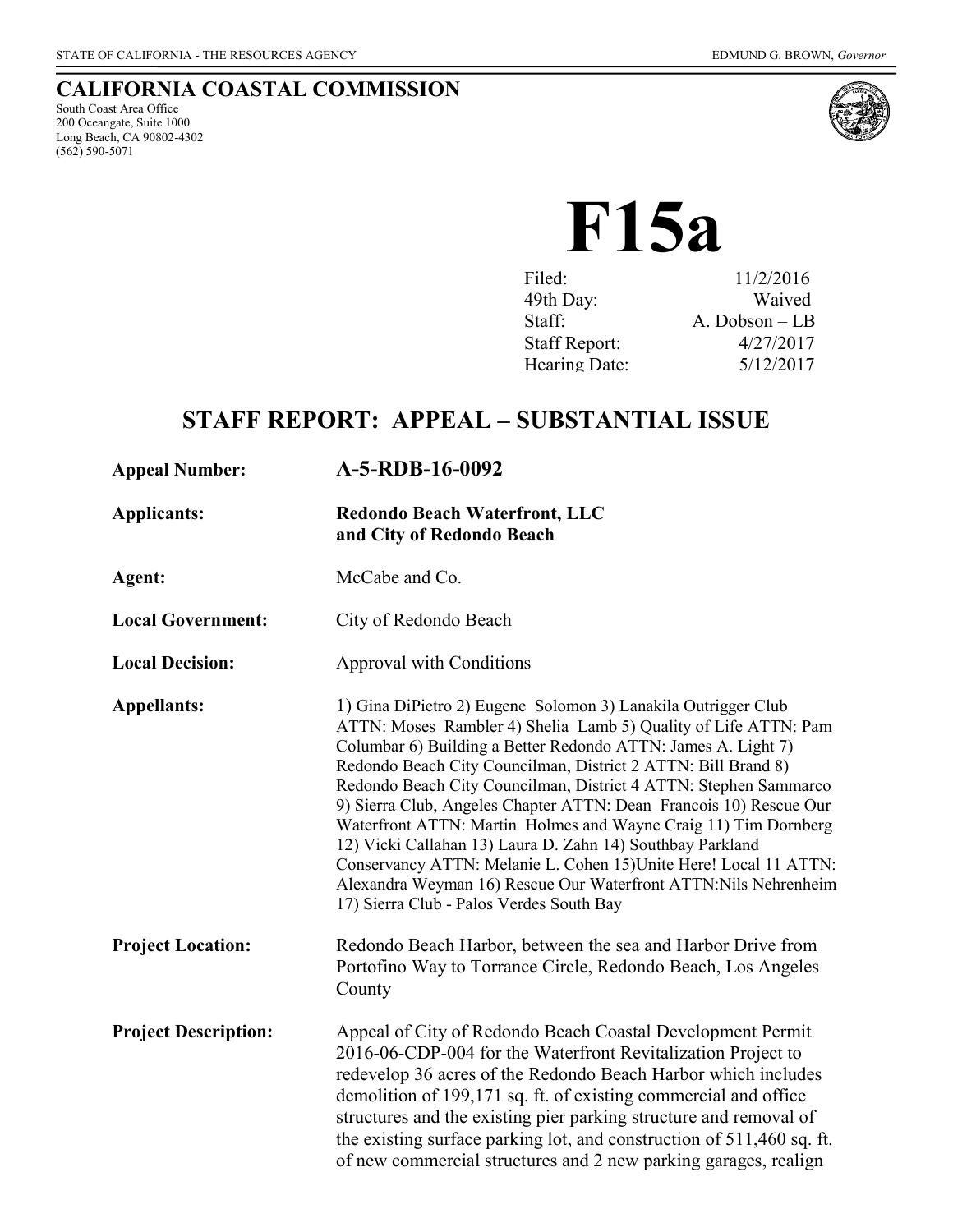> the street and bikelanes on Harbor Dr. connecting to Pacific Ave., open a closed swimming lagoon to tidal action, remove a hand launch pier, construct a new pedestrian pathway along the existing revetment, construct a pedestrian draw bridge, reconstruct 60 boat slips and the bulkhead cap in Basin 3, and reconstruct the fishing pier.

**Staff Recommendation:** Find Substantial Issue

### **IMPORTANT HEARING PROCEDURE NOTE**

The Commission will not take testimony on the "substantial issue" recommendation unless at least three commissioners request it. The Commission may ask question of the applicant, any aggrieved person, the Attorney General or the executive director prior to determining whether or not to take testimony regarding whether the appeal raises a substantial issue. If the Commission takes testimony regarding whether the appeal raises a substantial issue, testimony is generally and at the discretion of the Chair limited to 3 minutes total per side. Only the applicant, persons who opposed the application before the local government (or their representatives), and the local government shall be qualified to testify during this phase of the hearing. Others may submit comments in writing. If the Commission finds that the appeal raises a substantial issue, the de novo phase of the hearing will follow, unless it has been postponed, during which the Commission will take public testimony.

#### **SUMMARY OF STAFF RECOMMENDATION**

The staff recommends that the Commission, after public hearing, determine that a **substantial issue exists** with respect to the grounds on which the appeals have been filed for the following reasons:

The proposal for the Waterfront Development in the Redondo Beach Harbor is to demolish 199,171 sq. ft. of existing commercial and office structures, surface parking lots, a pier parking structure, a fishing pier, a hand launch and remove portions of an existing revetment in front of the swimming lagoon; and construct 511,460 sq. ft. of new commercial structures and 2 new parking garages, realign the street and bikelanes on Harbor Dr. connecting to Pacific Ave., open a closed swimming lagoon to tidal action, construct a new pedestrian pathway along the existing revetment, construct a pedestrian draw bridge, reconstruct 60 boat slips and replace the bulkhead cap in Basin 3, and reconstruct the fishing pier. The project includes proposed tidelands exchange (Basin 3 would become public tidelands and the sandy beach area containing the revetment seaward of the proposed hotel would become private lands), that is subject to review and approval by the State Lands Commission.

The appellants contend that there are significant issues related to the project consistency with the Redondo Beach certified LCP, because: 1) the calculation that the City used to determine the amount of development square footage for the commercial which may be inconsistent with the development cap of the land use plan designation and the scale of the existing development 2) the project's removal of boat slips 3) the project's potential impact to public scenic coastal views from the harbor moles, pier decks, and Czuleger Park and North Harbor Dr.as required in the LCP (Land Use Policy 2) 4) coastal dependent land uses within the harbor areas will not be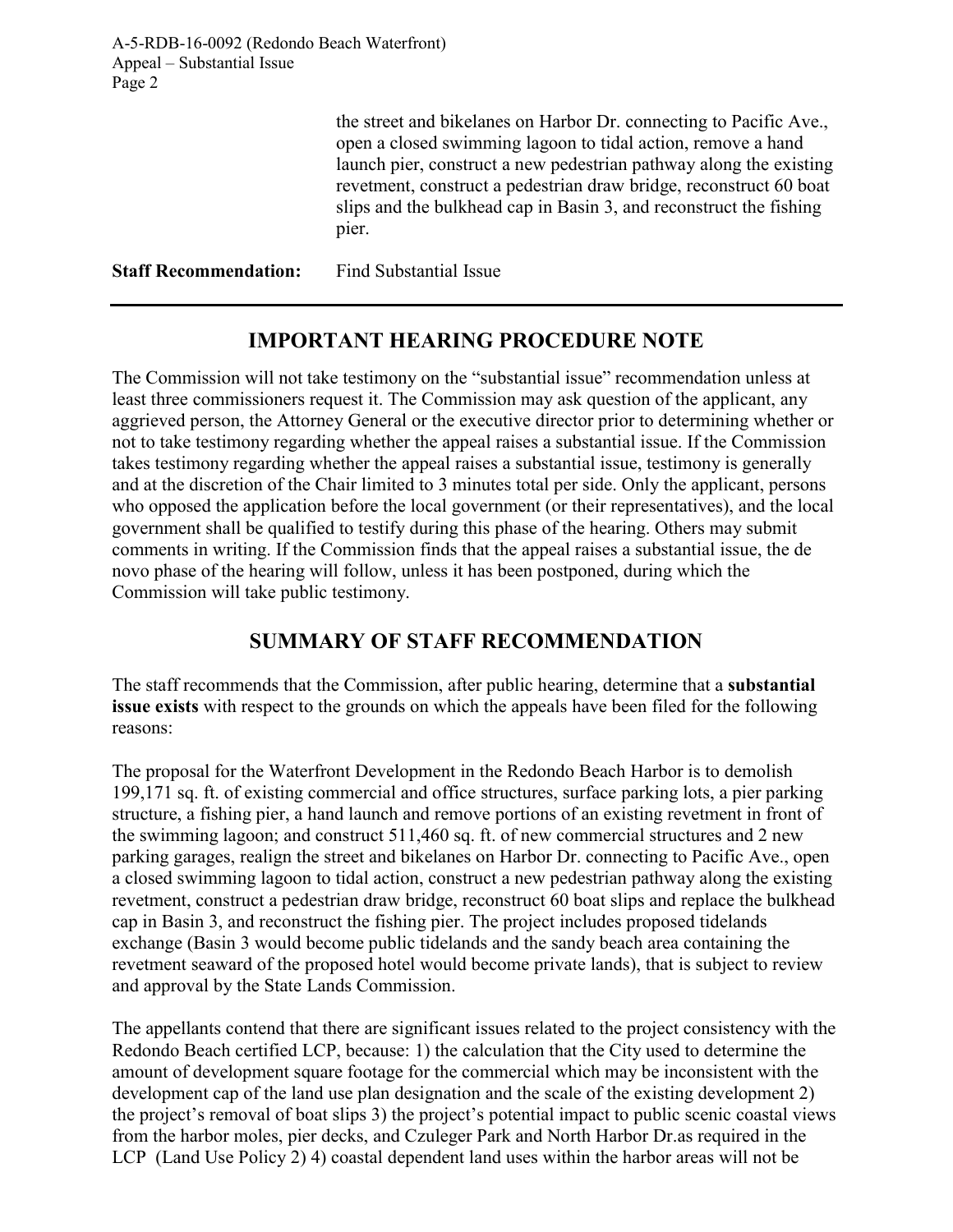enhanced or expanded with the project (Land Use Policy 1) 5) the project's ability to maintain a balanced use of coastal resources including the protection and provision of lower cost visitor serving uses and recreational facilities (Land Use Policy 5 and 15) 6) the project's ability to provide lower cost overnight accommodations (Land Use Policy 15) 7) the project's ability to be sited and designed to minimize hazards from wave uprush, minimize destruction of life and property, and comply with the requirement that structures on ocean fronting parcels shall be permitted only if they are sited and designed so that no future shoreline protective devices will be necessary to protect them (Land Use Policy 13); 8) the project's ability to maintain and preserve the existing public fishing access areas on the pier (Land Use Policy 6); and 9) the project's impact on dredging and filling of open coastal waters which shall only be permitted if there are no feasible alternatives (Land Use Policy 21).

Appellants also contend that the development is inconsistent with the public access policies of Chapter 3 of the Coastal Act that: 1) (section 30213) protect lower cost visitor uses because the development includes a high-cost hotel and other high-cost commercial but no lower cost overnight facilities, 2) (section 30212.5) require even distribution of public facilities because the development clusters the existing, potentially conflicting coastal-dependent uses, such as swimming and kayaking and boating, all together, while prioritizing non-coastal dependent commercial, and 3) (sections 30211) require recreational use and coastal areas suited for wateroriented recreational activities because the development removes sandy beach areas used for passive recreation and by removing a hand-launch used for stand-up paddle boarding and kayaking.

The City-approved project would result in 312,289 square feet of net new development in the harbor, which is under the cap of 400,000 square feet required by the LCP. However, these development figures do not include the proposed parking facilities and the City's records do not include the square footage of the parking garages. Additionally, the LCP does not clearly define what is meant by "floor area," so at this time, it is not possible to determine the consistency of the project with this LCP policy, and therefore not possible to find that there is no substantial issue with regard to consistency with the LCP's development cap.

The LCP requires preservation of existing boat slips. This raises a substantial issue because the Waterfront Development project would remove 1 boat slip (and the Boat Launch on Mole B would remove approximately 38). The Waterfront Development cannot occur without construction of a public boat launch, per LUP Policy 1, and if the construction of the boat launch removes existing boat slips or is otherwise inconsistent with the boating protection policies or recreation of the LCP, then this raises substantial LCP and Coastal Act conformance issues requiring Commission consideration.

The LCP requires both preservation of existing views from Harbor Dr. and the establishment of view corridors from Harbor Dr., which in this case would result in two very different projects. The interpretation of the two LCP policies and the relationship between them needs to be clarified. Given that the project will significantly affect views from Harbor Dr., this raises a substantial issue regarding whether it's consistent with LCP view policies. Appellants also argue that the views from Czuleger Park to the Harbor need to be protected, and that the bulk, scale, and massing of the project is not consistent with the existing development of the area per the LUP. Without reviewing additional view analysis from the park, it is not possible to tell if the project is consistent with this part of LCP at this time and this potential inconsistency raises a substantial issue. The development project is more dense that the existing harbor development,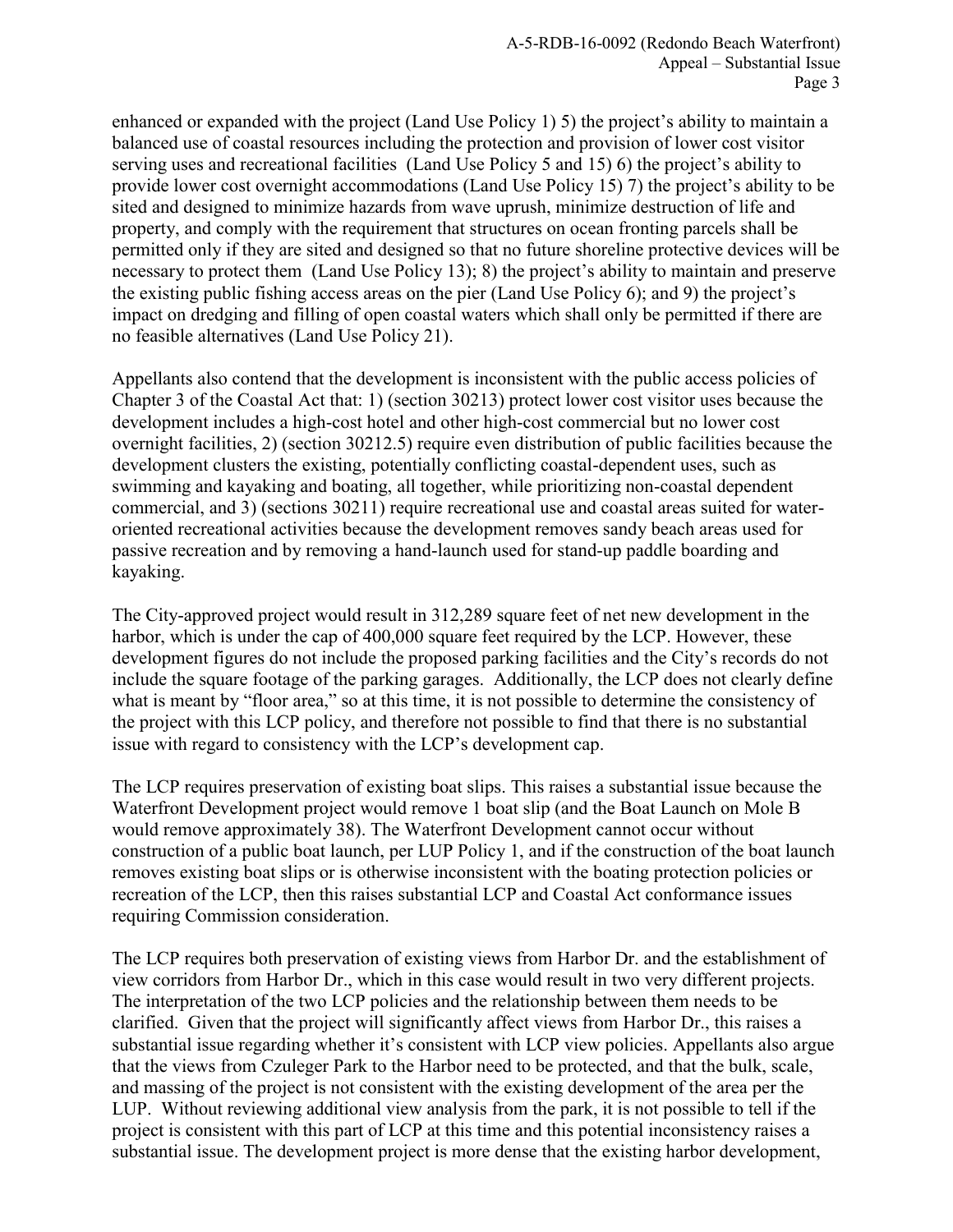however it may be found consistent with the structures inland of Harbor Dr. It is not possible at this time to determine that the bulk, scale, and massing does not raise a substantial issue.

The City-approved hotel will not provide lower cost overnight accommodations. According to both the Coastal Act and LUP Policy 15, lower cost accommodations must be provided in a hotel, unless it is unfeasible. The City's records do not indicate whether or not a feasibility study was submitted prior to the approval of the hotel. The feasibility study would indicate if it is feasible to provide lower cost accommodations onsite, or offer a portion of the rooms at a lower cost rate. This raises a substantial issue.

The City's record did not information regarding the parking rates and the regulation of the boat launch location, and therefore it is not possible at this time to determine if the development is consistent with the Coastal Act policy and the LCP policies that protect and encourage lower cost recreational facilities. For this and the other reasons described above, the Commission cannot determine on this record that no substantial issue exists regarding conformity. Thus, the Commission finds substantial issue.

The LUP policy 13 states that new development shall be sited and designed to minimize hazards from the ocean and from geologic conditions. The City's report did not include analysis of whether the enhancement of the existing shoreline protective device is consistent with the LCP or whether the new development will rely on the enhanced structure, or if the structure is necessary to protect coastal dependent uses. The new public boardwalk would be placed at the same elevation as the existing public boardwalk. The entire project would also rely heavily on the existing revetments in the harbor, and the development in Basin 3 would replace the cap of the bulkhead, with the possibility to raise the bulkhead in the future. The development of these features do not appear to conform with the LCP policy of siting and designing the development to minimize hazards, especially given the expected sea level rise conditions that will increase wave attack events and intensity in the near future, and therefore raises a substantial issue.

The clustering of uses on Mole B may be inconsistent with the policies of the LCP, and the term coastal-dependent uses is not defined by the LCP. Without findings regarding that the existing coastal dependent uses are no longer necessary for the operation and utility of the harbor, and without more information regarding the cost and type of uses proposed, it is not clear that the project is consistent with LUP policies 1 and 5. The Commission therefore cannot find that no substantial issue exists regarding conformity with these policies, and thus determines that these issues raise substantial LCP and Coastal Act conformance issues requiring Commission consideration.

The Seaside Lagoon is a sandy bottom shallow swimming area that is closed off from the harbor and is currently gated and operated by the City. It is open from Memorial Day to Labor Day and there is an admission fee. Currently it is separated from the harbor by a revetment that the Cityapproved project would remove, which would open the lagoon to the harbor water. Appellants argue that the project purports to open the lagoon year round with free admission to increase public access; however, that could be done now by the City without the development project, and the project would remove approximately 1/3 of the sandy beach area of the lagoon for the development of a road and concession retail structures. According to the LUP, the Seaside Lagoon has a designation of Parks, Recreation and Open Space and the development of a road and accessory concession structures were approved by the City under a conditional use permit with the CDP but are not ordinarily permitted under the land use designation. The removal of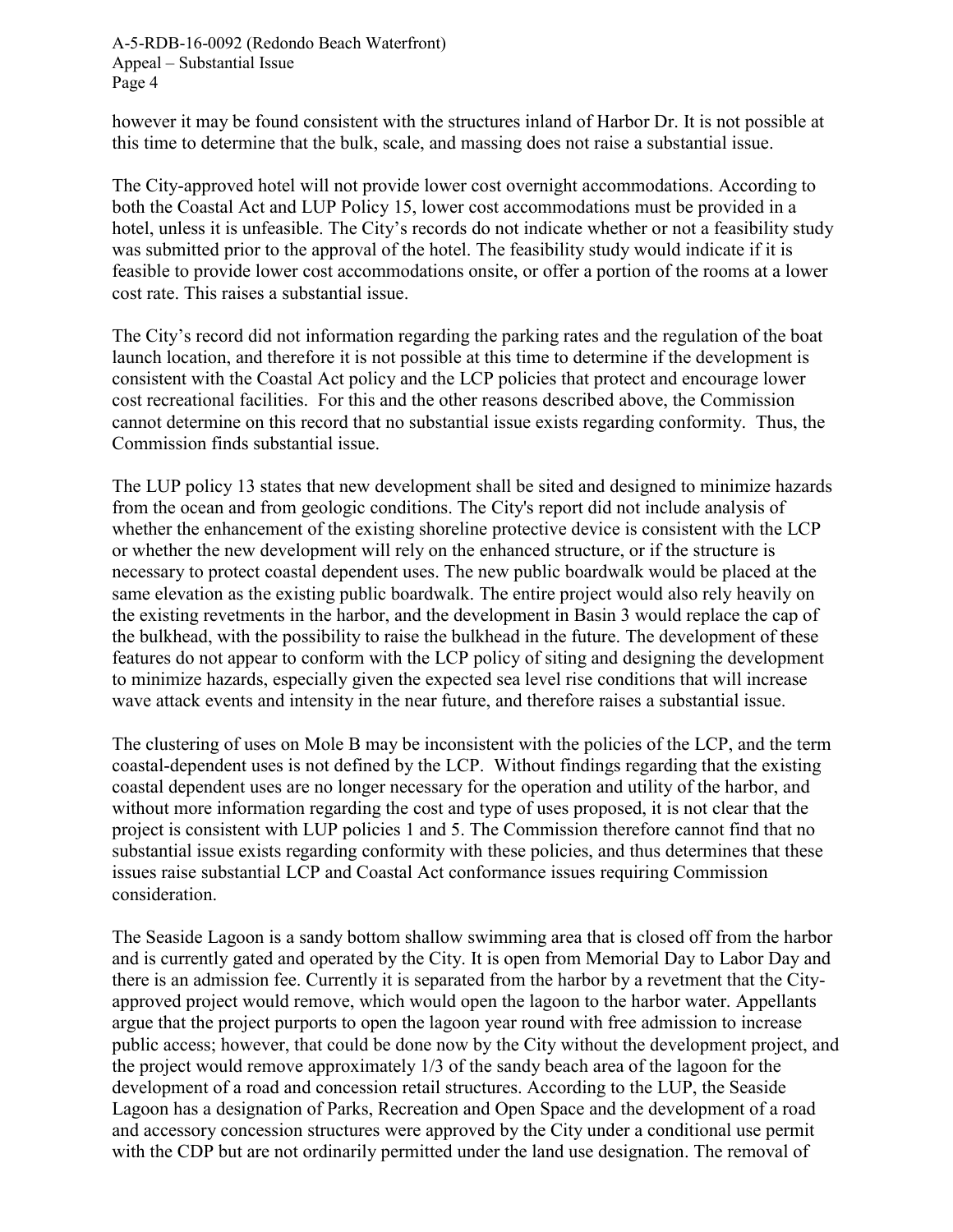passive recreational areas, and removal of sandy beach for the construction of concession/retail, does not appear to be consistent with the intent of the LUP and the access policies of the Coastal Act. Further, the majority of the Seaside Lagoon is within the Commission's retained jurisdiction and the development of a road and accessory structures on sandy beach area may not be consistent with the public access policies of the Coastal Act. Although the project may provide better access in some ways, it will also interfere with public access to the sandy beach area and the sea in other ways. On this record, the Commission cannot find that the project raises no substantial issue regarding conformity with LCP and Coastal Act access policies.

Staff recommends that the Commission find a **substantial issue** exists for the reasons summarized above.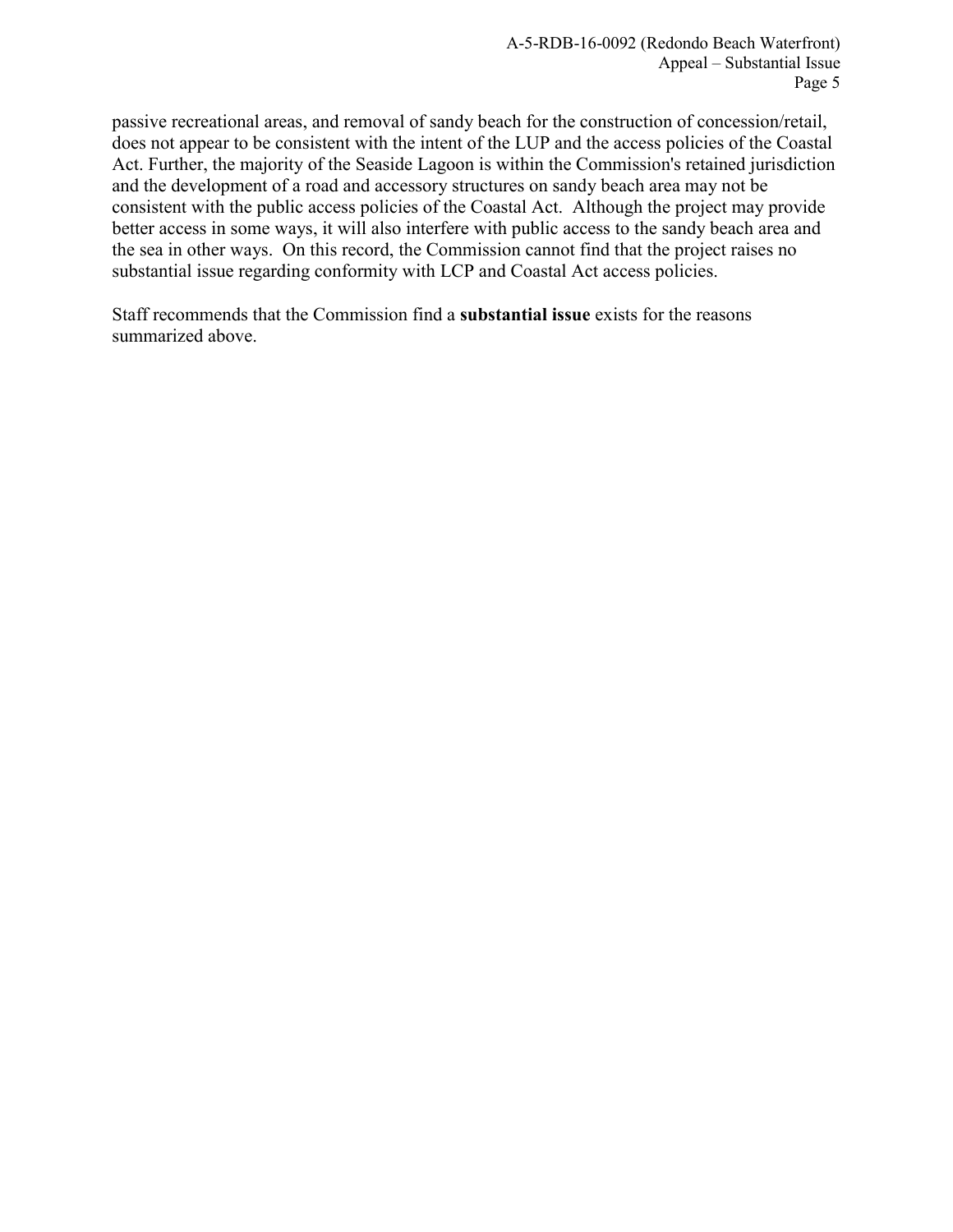# **TABLE OF CONTENTS**

| V. FINDINGS AND DECLARATIONS - SUBSTANTIAL ISSUE10 |  |
|----------------------------------------------------|--|
|                                                    |  |
|                                                    |  |
|                                                    |  |

## **EXHIBITS: ONLINE ONLY**

Exhibit 1 – [Project Location /Vicinity Map](https://documents.coastal.ca.gov/reports/2017/5/F15a/F15a-5-2017-exhibits.pdf)  Exhibit 2 [– Local CDP including City-Approved](https://documents.coastal.ca.gov/reports/2017/5/F15a/F15a-5-2017-exhibits.pdf) Project Plans [Exhibit 3](https://documents.coastal.ca.gov/reports/2017/5/F15a/F15a-5-2017-exhibits.pdf) – Appeals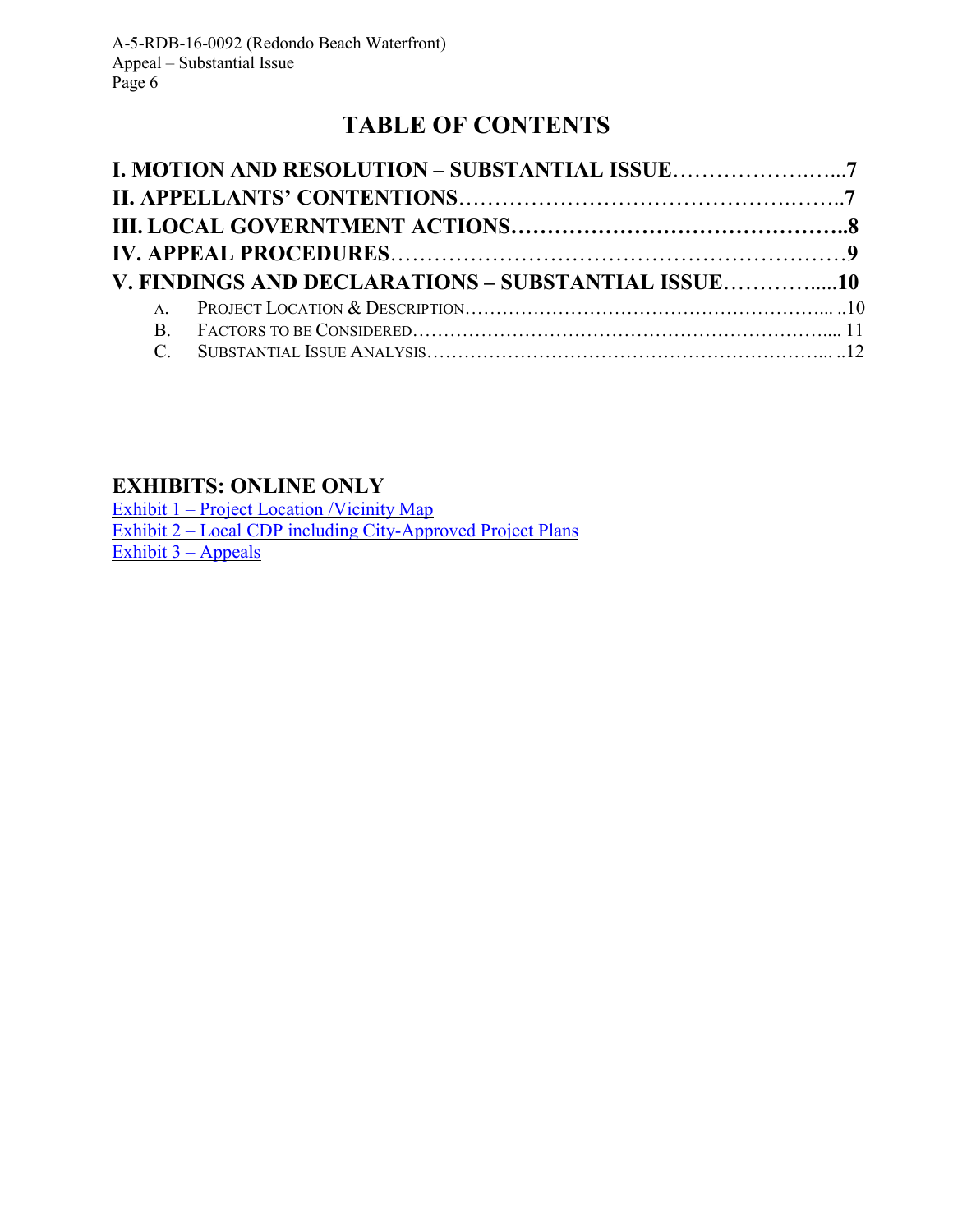### <span id="page-6-0"></span>**I. MOTION AND RESOLUTION – SUBSTANTIAL ISSUE**

**Motion:** *I move that the Commission determine that Appeal No. A-5-RDB-16-0092 raises NO Substantial Issue with respect to the grounds on which the appeal has been filed under § 30603 of the Coastal Act.*

Staff recommends a **NO** vote. Failure of this motion will result in a de novo hearing on the application, and adoption of the following resolution and findings. Passage of this motion will result in a finding of No Substantial Issue and the local action will become final and effective. The motion passes only by an affirmative vote of the majority of the appointed Commissioners present.

#### **Resolution:**

*The Commission hereby finds that Appeal No. A-5-RDB-16-0092 presents A SUBSTANTIAL ISSUE with respect to the grounds on which the appeal has been filed under § 30603 of the Coastal Act regarding consistency with Chapter 3 policies of the Coastal Act*.

### **II. APPELLANTS' CONTENTIONS**

The City-approved local coastal development permit authorizes the redevelopment of the waterfront and harbor. Several appeals were filed by: 1) Gina DiPietro 2) Eugene Solomon 3) Lanakila Outrigger Club ATTN: Moses Rambler 4) Shelia Lamb 5) Quality of Life ATTN: Pam Columbar 6) Building a Better Redondo ATTN: James A. Light 7) Redondo Beach City Councilman, District 2 ATTN: Bill Brand 8) Redondo Beach City Councilman, District 4 ATTN: Stephen Sammarco 9) Sierra Club, Angeles Chapter ATTN: Dean Francois 10) Rescue Our Waterfront ATTN: Martin Holmes and Wayne Craig 11) Tim Dornberg 12) Vicki Callahan 13) Laura D. Zahn 14) Southbay Parkland Conservancy ATTN: Melanie L. Cohen 15) Unite Here! Local 11 ATTN: Alexandra Weyman 16) Rescue Our Waterfront ATTN: Nils Nehrenheim and 17) Sierra Club - Palos Verdes South Bay **[\(Exhibit 3\)](https://documents.coastal.ca.gov/reports/2017/5/F15a/F15a-5-2017-exhibits.pdf)**.

In summary, the appellants contend that the City-approved development is inconsistent with the certified Redondo Beach Local Coastal Plan (LCP) because 1) it involves the removal of boating facilities that are to be protected and expanded; 2) it will have negative impacts on public access with insufficient parking and compound circulation problems and creates safety hazards for pedestrians and bicyclists; 3) it includes development of a high-cost hotel that does not provide or enhance low-cost overnight visitor serving facilities; 4) it prioritizes non-coastal dependent uses such as retail, cinema, office and commercial while clustering the existing, potentially conflicting, coastal-dependent uses, such as swimming, fishing, kayaking and boating all together; 5) it will have negative impacts on public scenic coastal views from Czuleger Park and North Harbor Dr.; 6) it will have negative impacts on water quality of the swimming lagoon; 7) it removes and limits existing coastal dependent uses such as, the access road to the existing handlaunch and the hand-launch itself would be removed from the harbor and the proposed pedestrian bridge could limit access to the harbor of sail boats and commercial vessels; 8) the project would develop existing sandy beach area near the swimming lagoon currently designated as park in the LUP, thereby prioritizing commercial over recreational uses; 9) the project purports to open the lagoon year round with free admission to increase public access, however that could be done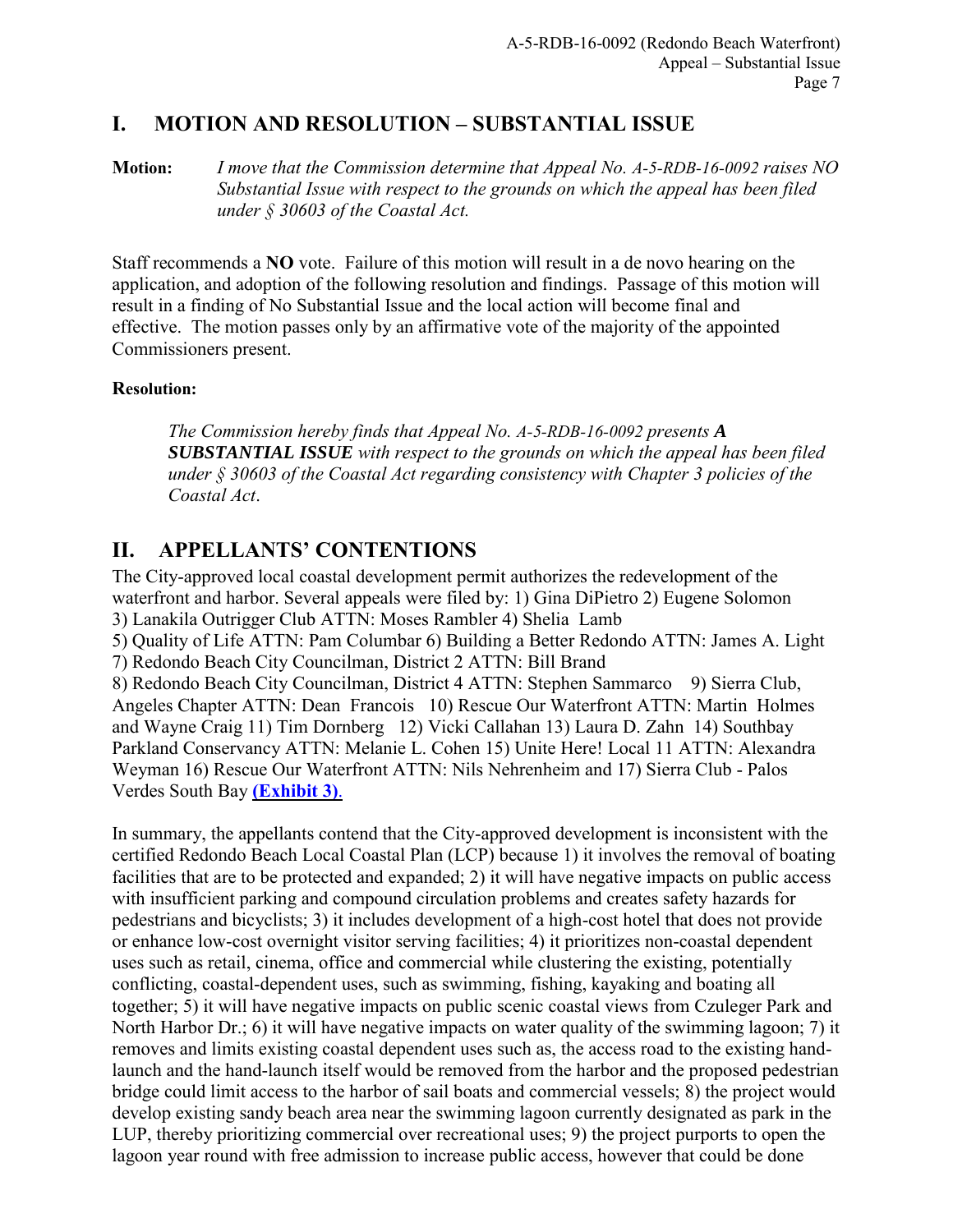<span id="page-7-0"></span>now by the City without the development project; 10) and primarily, it is inconsistent with the intensity and density of commercial development square footage allowed in the LCP and the policies that require new development to be consistent with the scale and character of existing development because the calculation that the City used to determine the amount of development square footage for the commercial which may be inconsistent with the development cap of the land use plan designation and the scale of the existing development.

Appellants also contend that the development is inconsistent with the Coastal Act because approval of the local Coastal Development Permit (CDP) encumbers both Moles D and C, removing or restricting their potential as future boat-launch locations and prejudicing the Commission's future decision on the location of the boat-launch within Commission's retained jurisdiction. The appellants argue that the project is also inconsistent with Coastal Act sections 30211, 30212, 30212.5, 30213, 30214, 30220, 30221, 30222, 30223, 30224, 30234, 30234.5, 30252 and 30255 that, in summary: 1) protect lower cost visitor uses because the development includes a high-cost hotel and other high-cost restaurants and retail, 2) protect public access and public parking to coastal areas, 3) require protection and priority of coastal-dependent uses and protection of recreational and commercial boating uses, 4) require the protection of public coastal views, and lastly, 5) the development would establish non-coastal dependent commercial uses that are dependent upon existing revetments and necessitate the need for future and enhanced shoreline protection for the duration of the economic life of the development.

This project is tied to another project in the harbor that was also appealed for the development of a public boat launch and boat hoist. The appeal for the public boat launch location on Mole B is described in a separate staff report (see A-5-RDB-17-0008). The LCP states that the waterfront commercial area cannot be redeveloped without a public boat launch provided for in the harbor (Land Use Policy 1). A final appellant contention is that the location for the public boat launch is not within the development footprint of the waterfront where it would be better suited due to the large footprint of proposed non-coastal dependent uses. Instead it is proposed in a public park on Mole B, currently being used as a launch location for public outrigger canoe clubs, where it will require the removal of existing boat slips and cause conflicting uses between boat launches and canoeing that may raise safety concerns. The appellants contend that the development of the public boat launch should not be at the expense of existing boat slips and canoe-club uses, should not remove a portion of the public park for boat-launch parking, and should be accommodated elsewhere within the Waterfront Development footprint.

Other reasons for the appeals, such as inconsistencies with the City's Specific Plan and General Plan, were cited but are not relevant to the finding of substantial issue under the Coastal Act **[\(Exhibit 3\)](https://documents.coastal.ca.gov/reports/2017/5/F15a/F15a-5-2017-exhibits.pdf)**.

### **III. LOCAL GOVERNMENT ACTION**

On October 18, 2016, the City Council approved Coastal Development Permit No. 2016-06- CDP-004 for the redevelopment of the waterfront. Public hearings were held by the Harbor Commission on June 13, June 27, July 18, August 8 and August 9, 2016. The Harbor Commission approved the CDP and the decision was subsequently appealed by James A. Light and others. On October 18, 2016 the City Council held a public hearing, denied the appeal, and approved the coastal development permit. The City Council also approved a Conditional Use Permit, and vesting Tentative Tract Map No. 47207.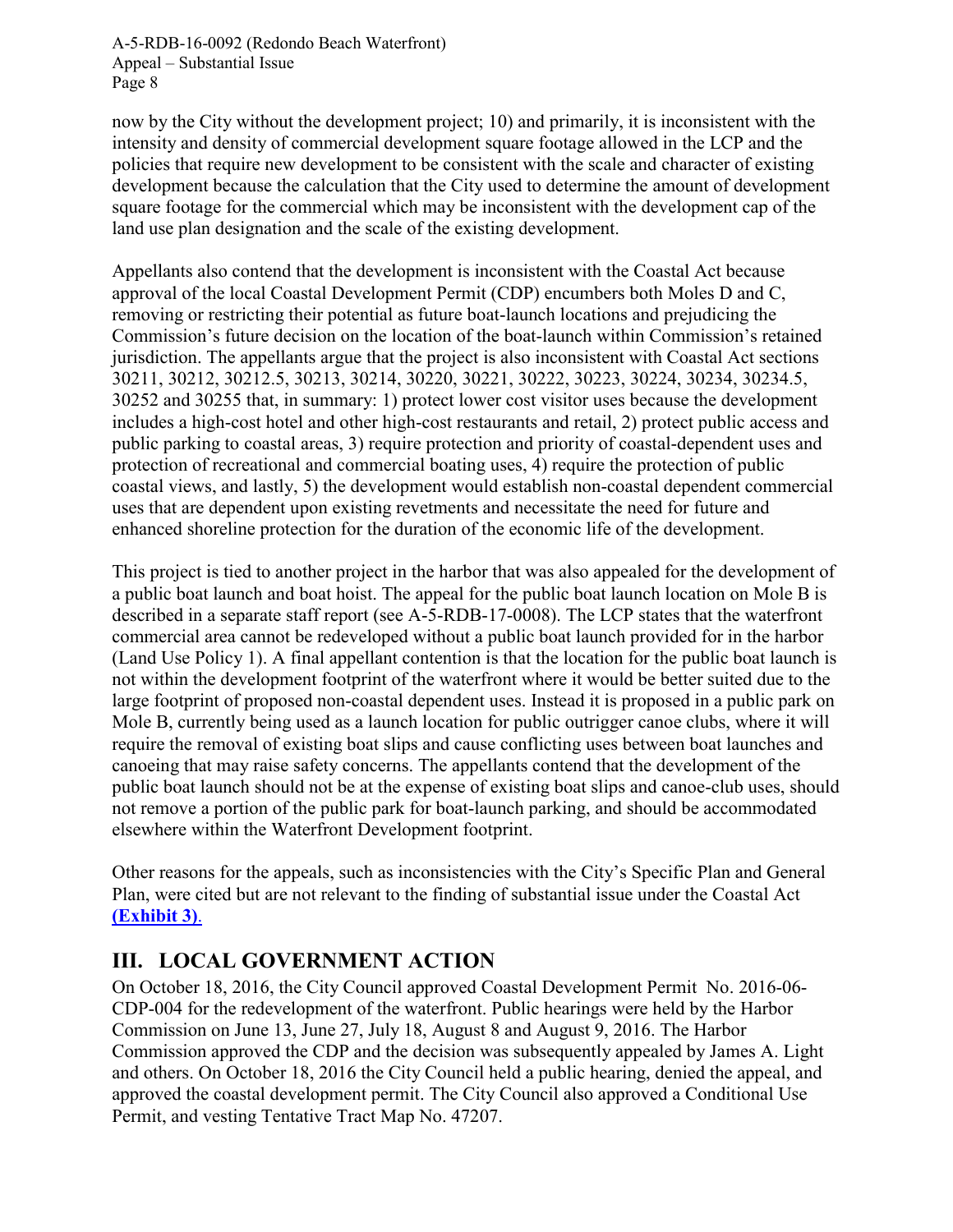<span id="page-8-0"></span>The City's Notice of Final Local Action for Local CDP No. 2016-06-CDP-004 was received in the Coastal Commission's Long Beach Office via certified mail on Monday October 24, 2016 and the Coastal Commission's required 10 working-day appeal period was established. On November 1, 2016 an appeal was received from Unite Here Local 11. On November 7, 2016, one appeal was received from the list of appellants and a second appeal was received from Laura D. Zahn **[\(Exhibit 3\)](https://documents.coastal.ca.gov/reports/2017/5/F15a/F15a-5-2017-exhibits.pdf)**. No other appeals were received prior to the end of the appeal period on November 7, 2016. On November 16, 2016, the applicant signed the form to waive the 49-day hearing requirement for the appeal.

### **IV. APPEAL PROCEDURES**

Coastal Act Section 30603 provides for the appeal to the Coastal Commission of certain CDP decisions in jurisdictions with certified LCPs. The following categories of local CDP decisions are appealable: (a) approval of CDPs for development that is located (1) between the sea and the first public road paralleling the sea or within 300 feet of the inland extent of any beach or of the mean high tide line of the sea where there is no beach, whichever is the greater distance, (2) on tidelands, submerged lands, public trust lands, within 100 feet of any wetland, estuary, or stream, or within 300 feet of the top of the seaward face of any coastal bluff, and (3) in a sensitive coastal resource area; or (b) for counties, approval of CDPs for development that is not designated as the principal permitted use under the LCP. (*See* Coastal Act Section 30603(a)(1)- (4).) In addition, any local action (approval or denial) on a CDP for a major public works project (including a publicly financed recreational facility and/or a special district development) or an energy facility is appealable to the Commission. (*Id.* Section 30603(a)(5).) This project is appealable because it is located between the sea and the first public road paralleling the sea, portions of the project occur on tidelands, and because the project involves a major public works facility because it is a public recreational facility (commercial development in the harbor), that is partially publicly financed.

The grounds for appeal under Section 30603 of the Coastal Act are limited to allegations that the development does not conform to the certified LCP or to the public access policies of the Coastal Act. Section 30625(b) of the Coastal Act requires the Commission to consider a CDP for an appealed project de novo unless a majority of the Commission finds that "no substantial issue" is raised by such allegations. Under Section 30603 of the Coastal Act, if the Commission conducts the de novo portion of an appeals hearing and ultimately approves a CDP for a project, the Commission must find that the proposed development is in conformity with the certified LCP. If a CDP is approved for a project that is located between the nearest public road and the sea or the shoreline of any body of water located within the coastal zone, Section 30603(b) of the Coastal Act also requires an additional specific finding that the development is in conformity with the public access policies of Chapter 3 of the Coastal Act. This project is located between the nearest public road and the sea and thus this additional finding would need to be made (in addition to a finding that the proposed development is in conformity with the certified City of Redondo Beach LCP) if the Commission were to approve the project following a de novo hearing.

After a final local action on a local CDP application, the Coastal Commission must be noticed within five days of the decision. After receipt of such a notice, which contains all the required information, a ten working-day appeal period begins during which any aggrieved person or any two members of the Commission, may appeal the local decision to the Coastal Commission. [Cal. Pub. Res. Code § 30603.] As provided under section 13318 of Title 14 of the California Code of Regulations, the appellant must conform to the procedures for filing an appeal as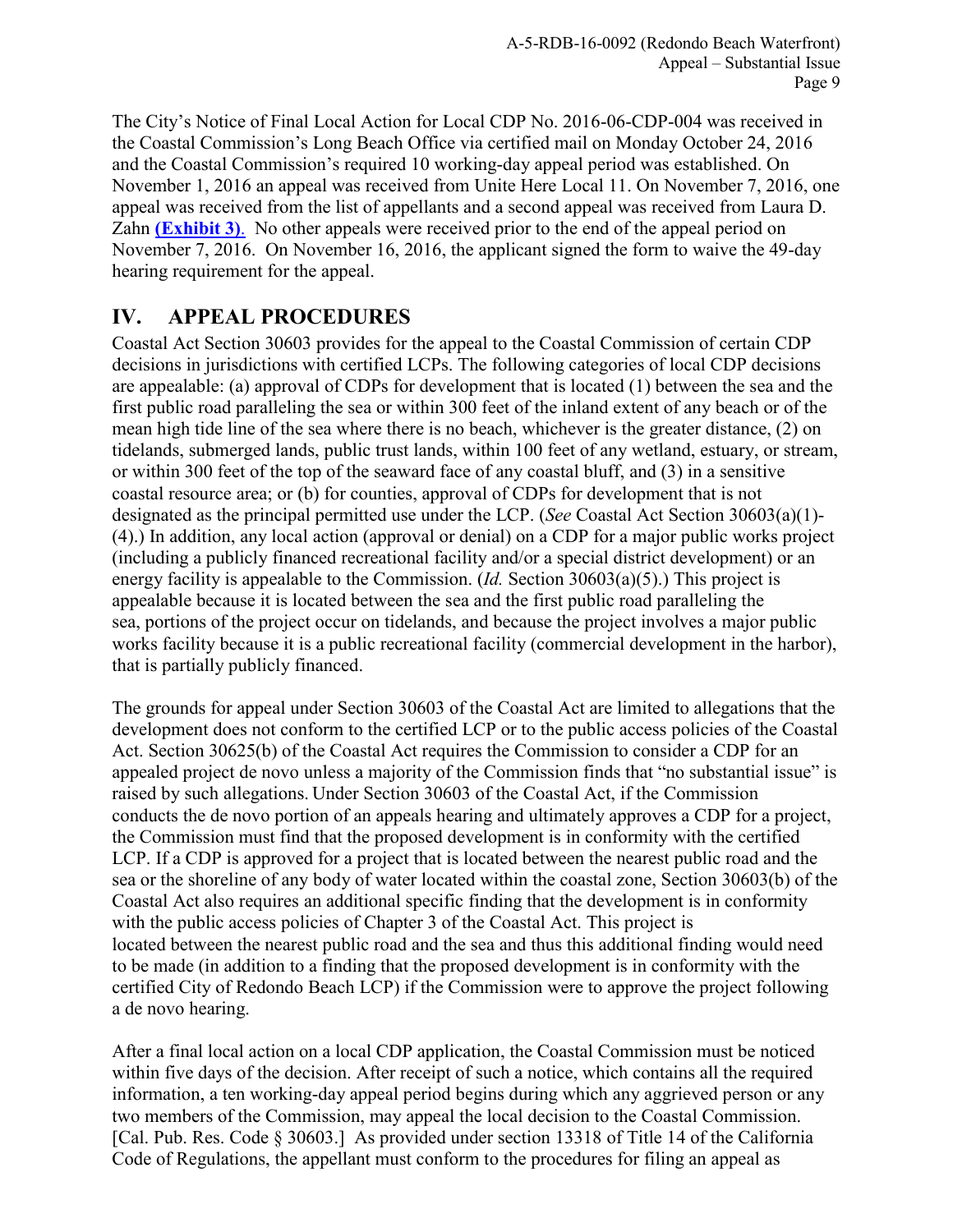<span id="page-9-0"></span>required under section 13111 of Title 14 of the California Code of Regulations, including the specific grounds for appeal and a summary of the significant question raised by the appeal.

The action currently before the Commission is to find whether there is a "substantial issue" or "no substantial issue" raised by the appeal of the local approval of the proposed project. Sections 30621 and 30625(b)(1) of the Coastal Act require a de novo hearing of the appealed project unless the Commission determines that no substantial issue exists with respect to the grounds for appeal.

Commission staff recommends a finding of **substantial issue**. If the Commission decides that the appellants' contentions raise no substantial issue as to conformity with the certified LCP or the public access policies of the Coastal Act , the action of the local government becomes final. Alternatively, if the Commission finds that a substantial issue exists with respect to the conformity of the action of the local government with the public access policies of Chapter 3 of the Coastal Act and with the certified LCP, the local CDP is voided and the Commission typically continues the public hearing to a later date in order to review the coastal development permit as a de novo matter. [Cal. Pub. Res. Code §§ 30621 and 30625.] Section 13321 of the Coastal Commission regulations specifies that de novo actions will be heard according to the procedures outlined in Sections 13114 and 13057-13096 of the Commission's regulations.

If there is no motion from the Commission to find no substantial issue, it will be presumed that the appeal raises a substantial issue and the Commission will schedule the de novo phase of the public hearing on the merits of the application at a hearing following the substantial issue finding. If the Commission decides to hear arguments and vote on the substantial issue question, those who are qualified to testify at the hearing, as provided by Section 13117 of Title 14 of the California Code of Regulation, will have three minutes per side to address whether the appeal raises a substantial issue.

The only persons qualified to testify before the Commission on the substantial issue question are the Applicant, persons who opposed the project before the local government (or their representatives), and the local government. (Title 14 CCR Section 13117.) Testimony from other persons regarding the substantial issue question must be submitted in writing. (*Id.*) Any person may testify during the de novo CDP determination stage of an appeal (if applicable).The Commission will then vote on the substantial issue matter. It takes a majority of Commissioners present to find that the grounds for the appeal raise no substantial issue.

## **V. FINDINGS AND DECLARATIONS – SUBSTANTIAL ISSUE**

### **A. PROJECT LOCATION & DESCRIPTION**

The City's CDP purports to approve the development project as a whole, including development in areas that are within the Commission's retained jurisdiction. However, the City has separately submitted a CDP application to the Commission for the development in the retained jurisdiction. Procedurally, finding substantial issue on this appeal will ensure that the City's purported grant of a permit for development in the areas within the Commission's jurisdiction is vacated and the Commission will have the opportunity to consider the development. Because the City did not have the authority to grant any such permit, its purported grant of the permit in areas of the Commission's retained jurisdiction was never effective and does not need to be vacated; however, having the Commission take this appeal will help clarify and ensure that any purported approval of development in the Commission's retained jurisdiction is not effective.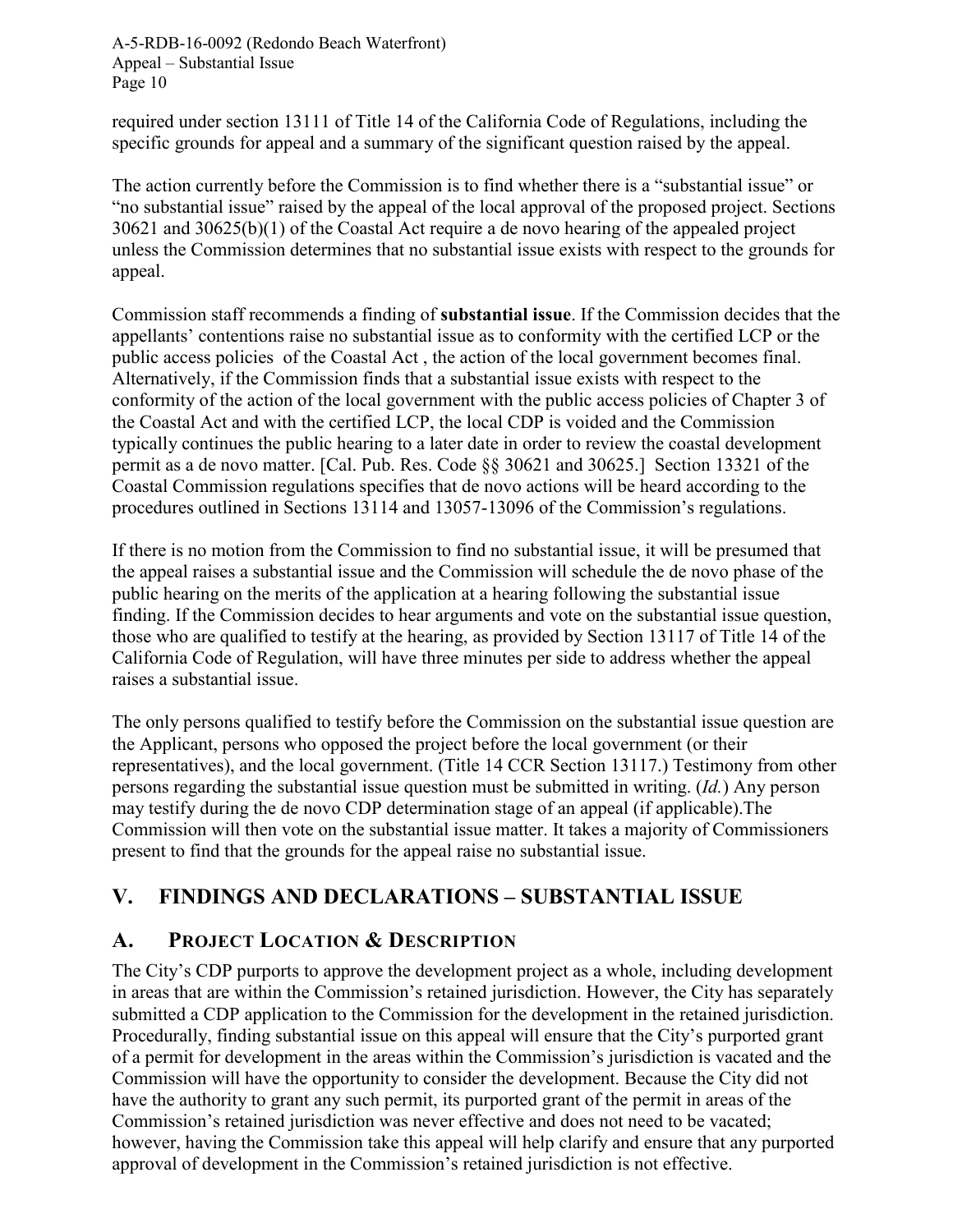The 36 acre site is located in Redondo Beach King Harbor, between the sea and Harbor Drive (the first public road) from Portofino Way to Torrance Circle, in Redondo Beach (**[Exhibit 1](https://documents.coastal.ca.gov/reports/2017/5/F15a/F15a-5-2017-exhibits.pdf)**). The site currently contains: 199,171 sq. ft. of existing commercial and office structures; surface parking lots; a pier parking structure; a sandy area with swimming lagoon; a pedestrian walkway; portions of Harbor Dr. and Pacific Ave.; as well as one parking lot inland of Harbor Dr.; and Torrance Blvd. up to Catalina Ave. on the landward side. On the seaward side the project site includes a public pier, a fishing pier, a hand launch, and existing revetments. The project site includes Basin 3 with recreational and commercial boat slips and the horseshoe pier. The entire project site is within the appealable area, except for the development that is included within the Commission's retained jurisdiction.

The proposal is to demolish 199,171 sq. ft. of existing commercial and office structures, surface parking lots, a pier parking structure, a fishing pier, a hand launch and remove portions of an existing revetment in front of the swimming lagoon; and construct 511,460 sq. ft. of new commercial structures and 2 new parking garages, realign the street and bikelanes on Harbor Dr. connecting to Pacific Ave., open a closed swimming lagoon to tidal action, construct a new pedestrian pathway along the existing revetment, construct a pedestrian draw bridge, reconstruct 60 boat slips and raise the bulkheads in Basin 3, and reconstruct the fishing pier **[\(Exhibit 2\)](https://documents.coastal.ca.gov/reports/2017/5/F15a/F15a-5-2017-exhibits.pdf)**. The project includes proposed tidelands exchange (Basin 3 would become public tidelands and the sandy beach area containing the revetment seaward of the proposed hotel would become private lands), that is subject to review and approval by the State Lands Commission.

#### **Background**

The Commission certified the Redondo Beach Land Use Plan (LUP) in 1981. In 2002, the City submitted its Implementation Plan (IP), but included an LUP amendment that applied to the harbor and pier area and the power generating plant located west of Catalina Ave (Harbor-Pier area), where most of the coastal recreation resources in the City are located, including a beach. When the LUP amendment proved to be locally controversial, the City requested segmentation separating the Harbor-Pier area (AREA 2) from the rest of the City so the LCP could be certified for the non-controversial areas (AREA 1). The City then withdrew the proposed Harbor-Pier LUP amendment. The Commission approved the segmentation of the City into two areas. The Commission found that development in AREA 1, which is already developed with commercial and residential uses, would not affect the intensity of development or circulation patterns or public access to the shoreline in the Harbor-Pier area and, the City's LCP was effectively certified for AREA 1 as of September 2003. AREA 2 effectively was deferred certification.

In 2008, the City submitted an LCP amendment request that would certify AREA 2 and eliminate the previously created geographic segmentation of the City's Coastal Zone. The Commission approved the LCP amendment and certified the remainder of the City with suggested modifications. The LCP amendment established land use designations and sub-areas for AREA 2 including development standards, and established land use designations and development standards for portions of the harbor within the Commission's retained jurisdiction, as guidance.

#### **B. FACTORS TO BE CONSIDERED IN SUBSTANTIAL ISSUE ANALYSIS**

Section 30625(b)(1) of the Coastal Act states that the Commission shall hear an appeal of a local government action carried out pursuant to Section 30600(b) unless it finds that no substantial issue exists as to conformity with Chapter 3 of the Coastal Act. The term "substantial issue" is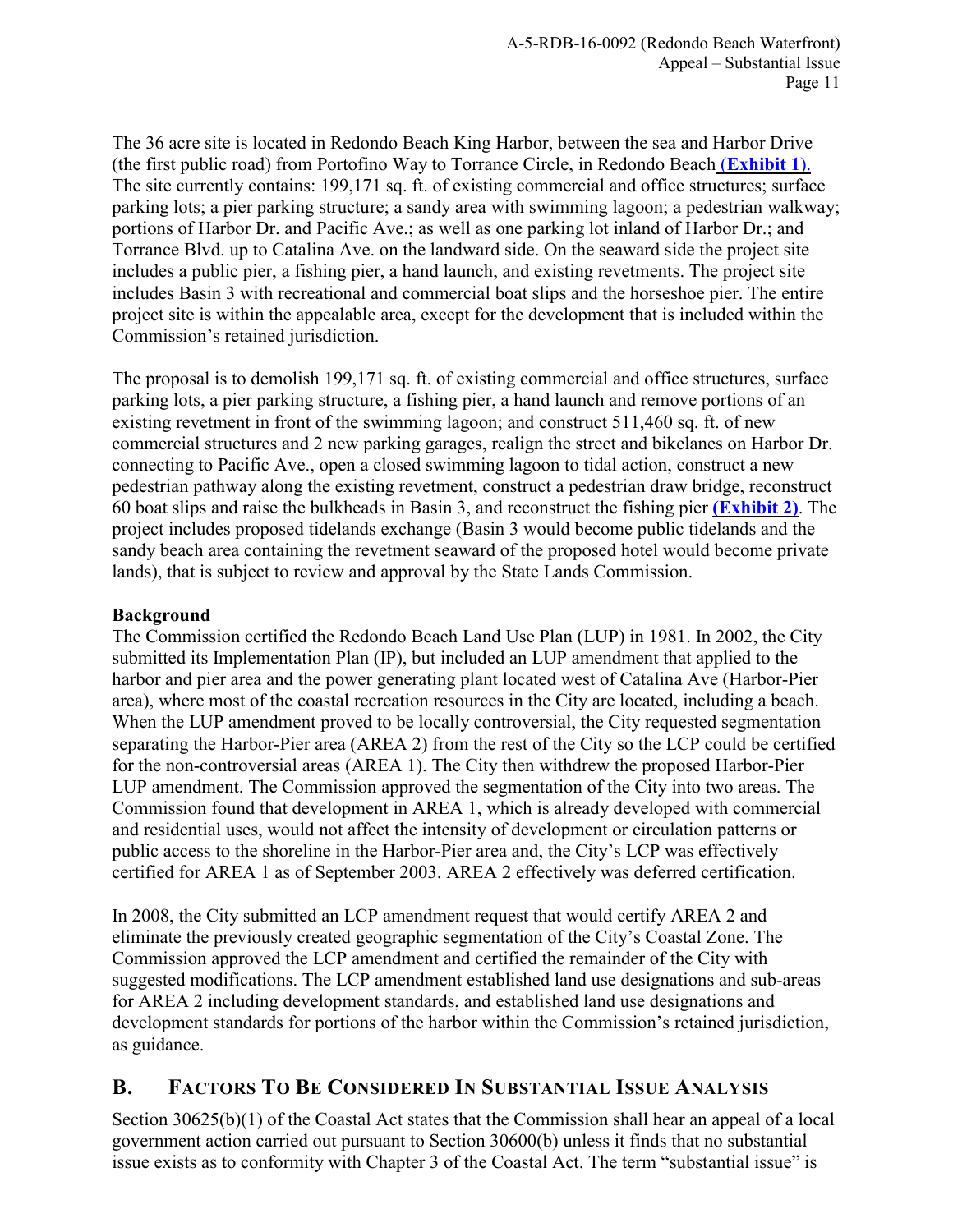<span id="page-11-0"></span>not defined in the Coastal Act or its implementing regulations. Section 13115(b) of the Commission's regulation simply indicates that the Commission will hear an appeal unless it "finds that the appeal raises no significant question." In previous decisions on appeals, the Commission had been guided by the following factors:

1. The degree of factual and legal support for the local government's decision that the development is consistent or inconsistent with the relevant provisions of the Coastal Act;

2. The extent and scope of the development as approved or denied by the local government;

3. The significance of the coastal resources affected by the decision;

4. The precedential value of the local government's decision for future interpretations if its LCP; and,

5. Whether the appeal raises local issues, or those of regional or statewide significance.

Even when the Commission chooses not to hear an appeal, appellants nevertheless may obtain judicial review of the local government's coastal permit decision by filing petition for a writ of mandate pursuant to Code of Civil Procedure, Section 1094.5.

Staff is recommending that the Commission find that **a substantial issue exists** with respect to whether the local government action conforms to the provisions of Chapter 3 of the Coastal Act for the reasons set forth below.

### **C. SUBSTANTIAL ISSUE ANALYSIS**

As stated in Section IV of this report, the grounds for an appeal of a CDP issued by the local government are the project's conformity with the policies of the LCP and the project's conformity with the public access policies of the Coastal Act. The Commission shall hear an appeal unless it determines that no substantial issue exists as to conformity with the policies of the LCP and the project's conformity with the public access policies of the Coastal Act.

Section II of this staff report outlined the appellants' numerous contentions regarding the project. In particular, they allege there are significant issues related to 1) the calculation that the City used to determine the amount of development square footage for the commercial which may be inconsistent with the development cap of the land use plan designation and the scale of the existing development 2) the project's removal of boat slips 3) the project's potential impact to public scenic coastal views from the harbor moles, pier decks, and Czuleger Park and North Harbor Dr.as required in the LCP (Land Use Policy 2) 4) coastal dependent land uses within the harbor areas will not be enhanced or expanded with the project (Land Use Policy 1) 5) the project's ability to maintain a balanced use of coastal resources including the protection and provision of lower cost visitor serving uses and recreational facilities (Land Use Policy 5 and 15) 6) the project's ability to provide lower cost overnight accommodations (Land Use Policy 15) 7) the project's ability to be sited and designed to minimize hazards from wave uprush, minimize destruction of life and property, and comply with the requirement that structures on ocean fronting parcels shall be permitted only if they are sited and designed so that no future shoreline protective devices will be necessary to protect them (Land Use Policy 13); 8) the project's ability to maintain and preserve the existing public fishing access areas on the pier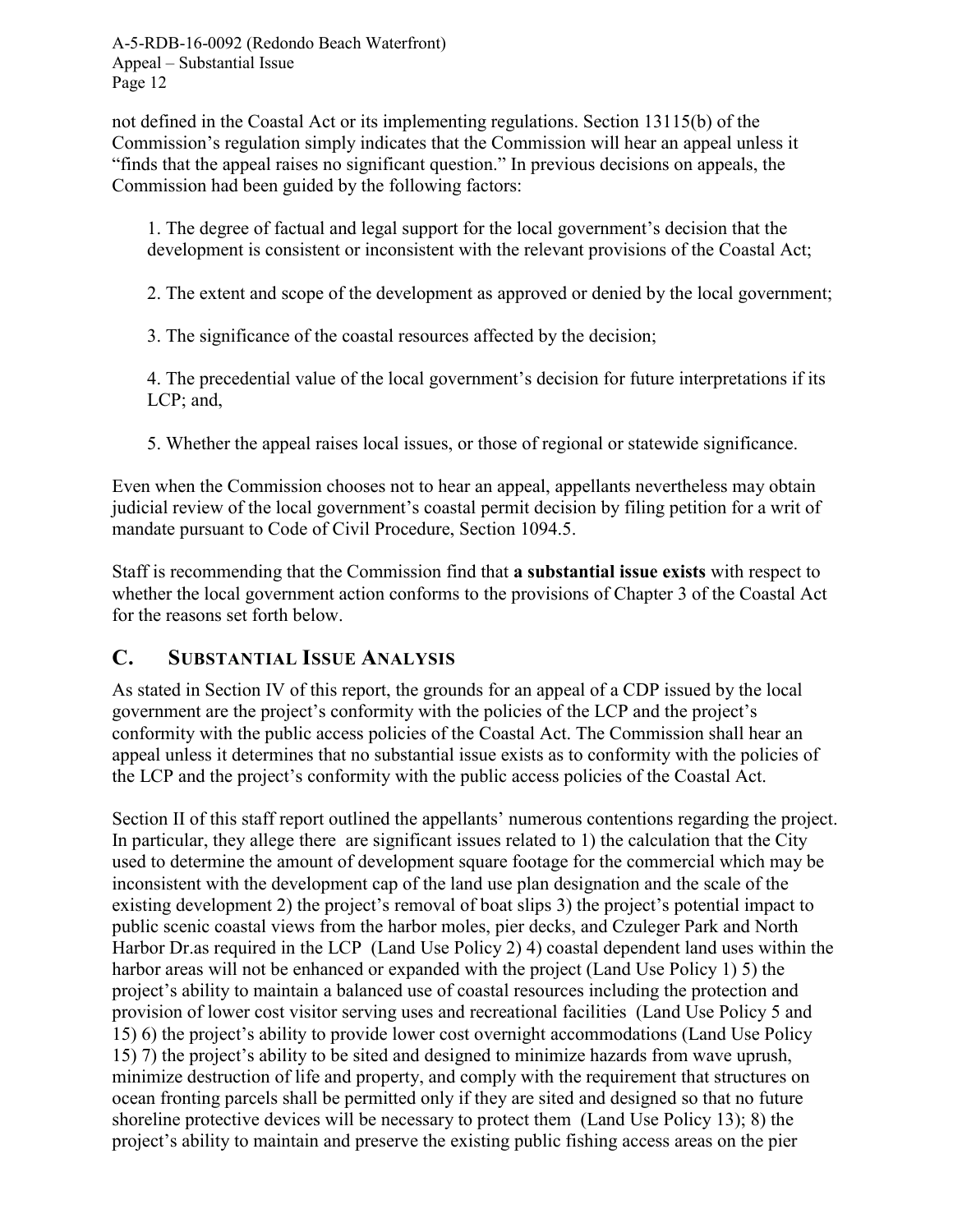(Land Use Policy 6); and 9) the project's impact on dredging and filling of open coastal waters which shall only be permitted if there are no feasible alternatives (Land Use Policy 21).

Land Use Plan - IV. Shoreline Access. Section F, Access Policies: F. 3. *The City will continue to diligently enforce existing parking standards for new development.* 

F. 9. *Existing public parking space in the Harbor-Pier area will not be reduced as a result of further development in the area.* 

*In the event of the removal of existing public parking spaces in the Harbor-Pier area, additional spaces equal in number to those removed must be provided within the Harbor-Pier area.* 

F. 10. *Public support facilities, specifically public restrooms and fish cleaning facilities will be provided within the Harbor-Pier area to serve the interests of the public.* 

Land Use Plan - V. Coastal Recreation. Section E, Recreation Policies: E. 3. *All existing boating and boating-related facilities will be maintained, enhanced and preserved, and where possible, expanded.* 

*All of the existing slips within the Harbor area will be maintained, enhanced, and preserved. If possible, day tie-up slips will be provided for visiting boaters. If it becomes feasible in the future to expand the number of boat slip facilities, these uses will be accommodated within the Harbor-Pier area.* 

E. 2. *Lower cost visitor serving and recreational facilities will be protected, encouraged, and where possible provided.* 

E. 6. *Any expansion of or new construction of commercial recreational facilities will not interfere with or delete any existing fishing areas.* 

Land Use Plan - VI. New Development. Section C, Land Use Classifications: Commercial Recreation-

*-Cumulative development for Commercial Recreation district sub-areas 1-4 shall not exceed a net increase of 400,000 sq. ft. of floor area based on existing land use on April 22, 2008.* 

*-New development projects shall include view corridors to the water from N. Harbor Dr.* 

*-New development shall not obstruct views from Czuleger Park to the Ocean.* 

Land Use Plan - VI. New Development. Section D, Land Use Policies:

*1. Coastal dependent land uses will be encouraged within the Harbor-Pier area. The City will preserve and enhance these existing facilities and encourage further expansion of coastal dependent uses, where feasible. Removal of existing coastal dependent uses shall be strongly discouraged unless such uses are determined to no longer be necessary for the functional operation and utility of the harbor. A public boat launch shall be constructed in association with future development projects within the Harbor area.*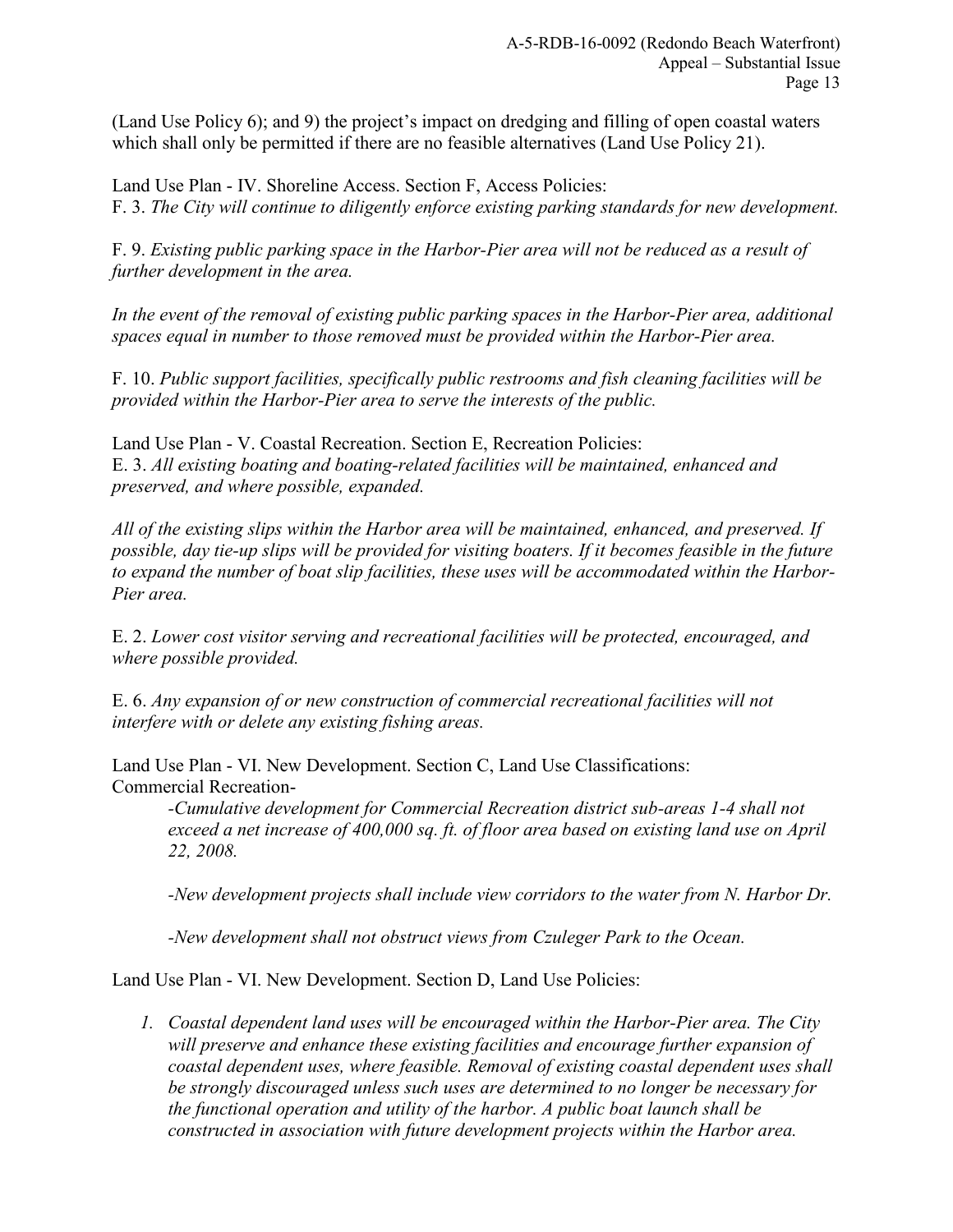- *2. New development, additions or major rehabilitation projects within the Harbor-Pier area shall be sited and designed to* (in part)*:* 
	- *a. Preserve and enhance public views of the water from the moles, pier decks, publically accessible open space and Harbor Dr.*
	- *b. Provide continuous public access to and along the seaward side of the piers...*
	- *c. Be consistent and harmonious with the scale of existing development.*
- 5*. In conformance with the goals and policies of the California Coastal Act maintain a balanced utilization of coastal zone resources including protection and provision of lower cost visitor serving uses and recreation facilities where feasible.*
- 13*. Development in Redondo Beach shall be sited and designed to minimize hazards from wave uprush and from geologic hazards* (in part).
- 15*.* g*. Lower cost visitor accommodations shall be protected, encouraged, and where feasible, provided* (in part).
- 19*. Marine resources shall be maintained, enhanced and, where feasible, restored… Uses of the marine environment shall be carried out in a manner that will sustain the biological productivity of coastal waters and that will maintain healthy populations of all species of marine organisms adequate for long-term commercial, recreational, scientific, and educational purposes* (in part).

Appellants also contend that the development is inconsistent with the public access and recreation policies of Chapter 3 of the Coastal Act that: 1) (section 30213) protect lower cost visitor uses because the development includes a high-cost hotel and other high-cost commercial but no lower cost overnight facilities, 2) (section 30252) protect public access because the development does not provide sufficient parking, 3) (section 30212.5) require even distribution of public facilities because the development clusters the existing, potentially conflicting coastaldependent uses, such as swimming and kayaking and boating, all together, while prioritizing non-coastal dependent commercial, 4) (section 30221) require protection of oceanfront land for coastal-dependent uses because the development establishes non-coastal dependent commercial uses such as a cinema, office use and general retail that is not marine-related, 5) (sections 30211 and 30220) require recreational use and coastal areas suited for water-oriented recreational activities because the development removes sandy beach areas used for passive recreation and by removing a hand-launch used for stand-up paddle boarding and kayaking and, 6) (section 30224) encourage increased recreational boating use because the development reduces the number of boat slips and the proposed pedestrian drawbridge would interfere with recreational and commercial boating access to Basin 3.

However, the Coastal Act provides that the grounds for the appeal are only whether the development is consistent with the public access policies of the Coastal Act in Article 2 of Chapter 3, rather than with any other Coastal Act policies. The public access policies include:

Section 30210 Access; recreational opportunities; posting

*In carrying out the requirement of [Section 4 of Article X of the California Constitution,](http://www.leginfo.ca.gov/calaw.html) maximum access, which shall be conspicuously posted, and recreational opportunities shall be provided for all the people consistent with public safety needs and the need to*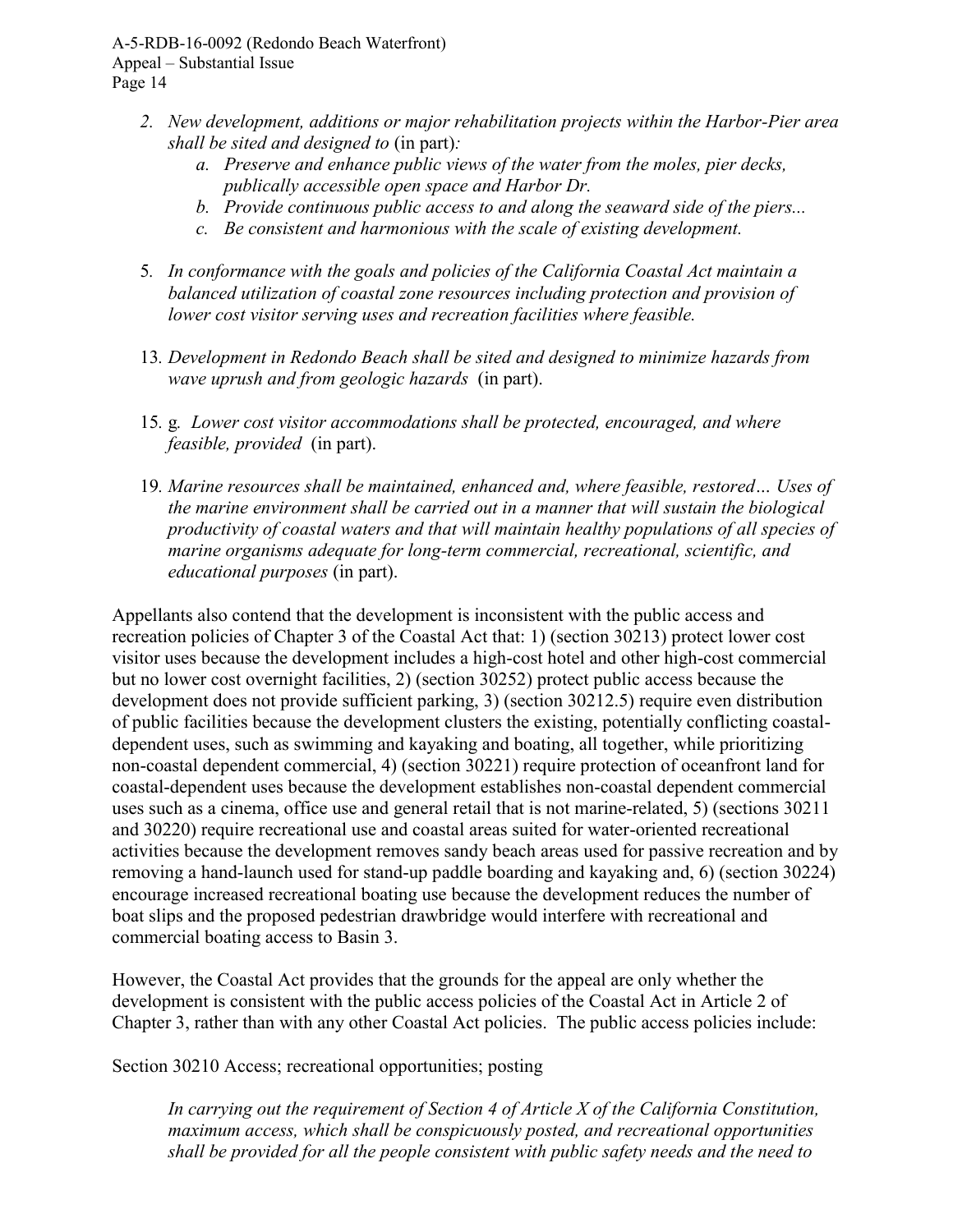*protect public rights, rights of private property owners, and natural resource areas from overuse.* 

Section 30211 Development not to interfere with access

*Development shall not interfere with the public's right of access to the sea where acquired through use or legislative authorization, including, but not limited to, the use of dry sand and rocky coastal beaches to the first line of terrestrial vegetation.* 

Section 30212.5 Public facilities; distribution

*Wherever appropriate and feasible, public facilities, including parking areas or facilities, shall be distributed throughout an area so as to mitigate against the impacts, social and otherwise, of overcrowding or overuse by the public of any single area.* 

Section 30213 Lower cost visitor and recreational facilities; encouragement and provision; overnight room rentals

*Lower cost visitor and recreational facilities shall be protected, encouraged, and, where feasible, provided. Developments providing public recreational opportunities are preferred.* 

*The commission shall not: (1) require that overnight room rentals be fixed at an amount certain for any privately owned and operated hotel, motel, or other similar visitorserving facility located on either public or private lands; or (2) establish or approve any method for the identification of low or moderate income persons for the purpose of determining eligibility for overnight room rentals in any such facilities.* 

#### **Development Cap**

Land Use Plan, Section VI, Section C, New Development - Land Use Classifications includes a development cap for the Commercial Recreation District and Sub-areas 1-4. The development of all sub-areas shall not exceed a net increase of 400,000 SF of floor area since 2008.

Sub area 1 includes the Horseshoe pier, the Pier plaza, the area of the former carousel/arcade, and the international boardwalk.

Sub area 2 includes Mole D and the development inland of the Seaside Lagoon, west of Harbor Drive.

Sub area 3 includes all development west of Harbor Drive between Herondo St. and W. Beryl St. and Mole C. Sub area 3 includes Moles A, B, and C.

Sub area 4 is a triangle shaped piece of land inland of Harbor Drive, between N. Pacific Ave. and W. Beryl St.

According to the City's analysis, the waterfront project would add 285,855 square feet ("SF") of new development to the harbor. Since 2008, 34,309 SF was added for the Shade Hotel and 2,702 SF was added for the Harbor Patrol Facility, for a total of 37,011 SF. Thus, under the City's calculation, the total new square footage added since 2008 would be 322,866 SF, which is less than the cap of 400,000 SF. Appellants argue that this calculation of square footage does not include the parking structures proposed in the subject Waterfront Development, and that with the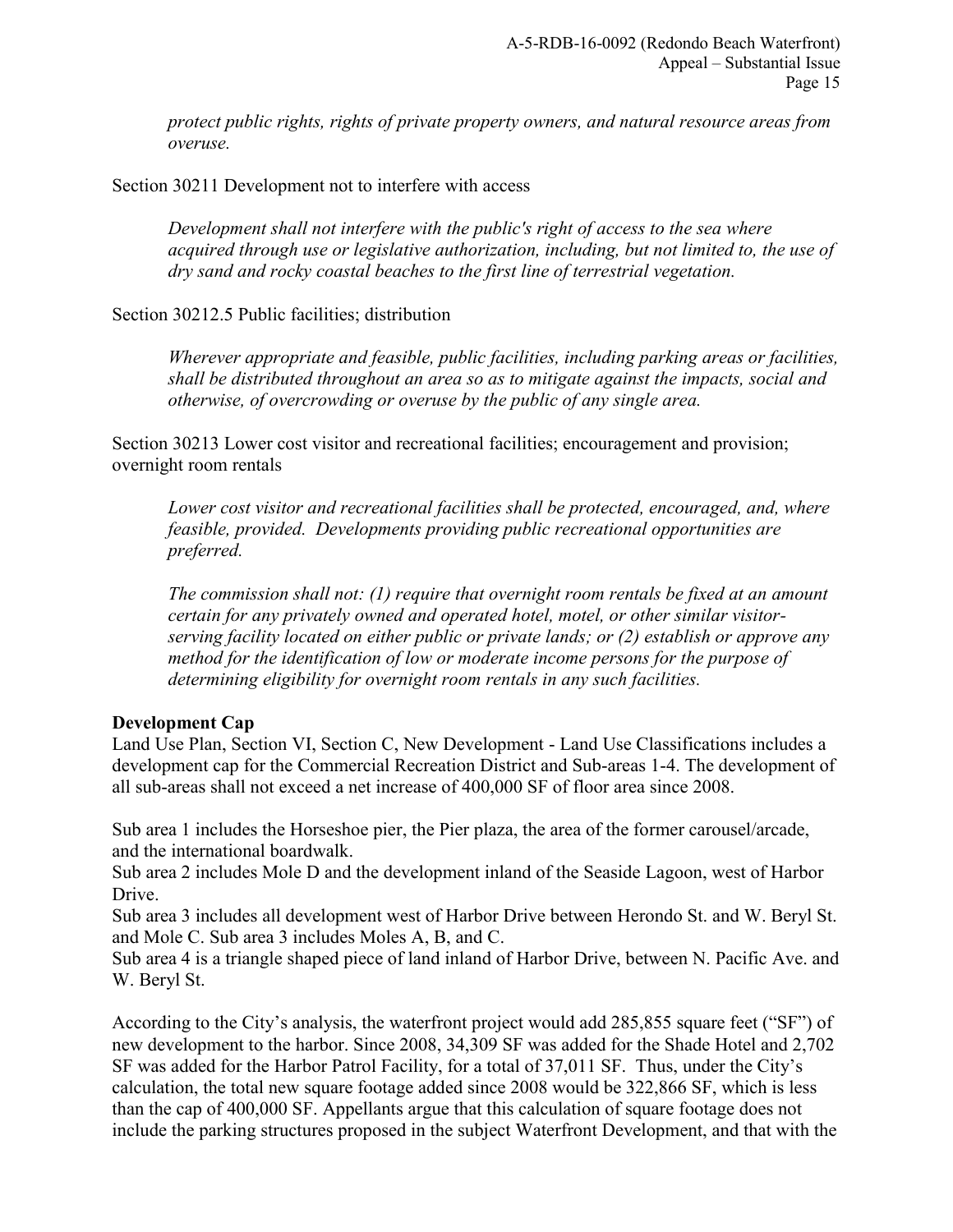parking square footage, the development would exceed the cap. Additionally, the project description does not appear to match the City's figures.

According to the project description from the application for the City-approved CDP, the project would construct 511,460 SF of new development, though would demolish 199,171 SF of existing commercial areas. Under this calculation, the project would result in 312,289 SF of net new development in the harbor. Adding the 34,309 SF constructed since 2008 to this number would total 346,598 SF of development since 2008, which is still under the cap of 400,000. However, these development figures do not include the proposed parking facilities, as mentioned above. The City's records do not include the square footage of these parking garages. Additionally, the LCP does not clearly define what is meant by "floor area," so at this time, it is not possible to determine the consistency of the project with this LCP policy, and therefore not possible to find that there is no substantial issue with regard to consistency with the LCP's development cap.

#### **Removal of Boat Slips**

The appellants contend that the Waterfront Development approval is inconsistent with LUP Policy 1, which requires the City to preserve and enhance the existing facilities and strongly discourages removal of facilities, and also Recreation policy E. 3., which requires all existing boating and boating-related facilities be maintained, enhanced and preserved.

The project includes the redevelopment of Basin 3, which would include replacing all wooden docks with concrete docks, replacing the bulkhead cap at the same elevation, and reconstructing all boat slips. Basin 3 currently has 61 slips and 60 would be replaced, for a net loss of 1 slip. The appellants argue that in combination with the removal of 38 slips for the development of the boat launch at Mole B, the project will remove 39 boat slips, which is inconsistent with the policies that require the City to preserve and enhance the existing marine facilities. Additionally, the appellants have argued that the new arrangement of the slips and the sizes of the slips has not been determined and they are concerned that the mix of slip sizes will impact the existing commercial ships in Basin 3.

The above Access and Recreation LCP policies may apply to original jurisdiction areas, and as such are not directly applicable to appellants' claim regarding loss of boat slips because the policies purport to regulate development in the water, in the Commission's original jurisdiction. As described previously, removal of boat slips and all other development in water areas of the harbor will require a separate CDP from the Commission, and the standard of review will be Chapter 3 policies of the Coastal Act, rather than the policies of the LCP. Accordingly, the City's approval of the removal of boat slips was without effect because the slips are in the Commission's original jurisdiction, and when the Commission considers whether to approve a CDP it may use the LCP policies as guidance, but will apply Chapter 3 policies of the Coastal Act as the standard of review. Hence the removal of boat slips may be inconsistent with the LCP, and raise a substantial issue however the Commission will review any proposed removal of boat slips in the future pursuant to a Coastal Commission CDP.

The LCP Policy E. 3 has a subparagraph that states: "All of the existing slips within the Harbor area will be maintained, enhanced, and preserved." In the LUP it is unclear if this wording is intended to be part of the actual policy, or if it is intended to be findings further expounding on the policy, which requires the preservation of existing boating-related facilities. Either way, the subparagraph and first paragraph, taken together, clearly state that there shall be no removal of boat slips, which is inconsistent with the project. This raises a substantial issue because the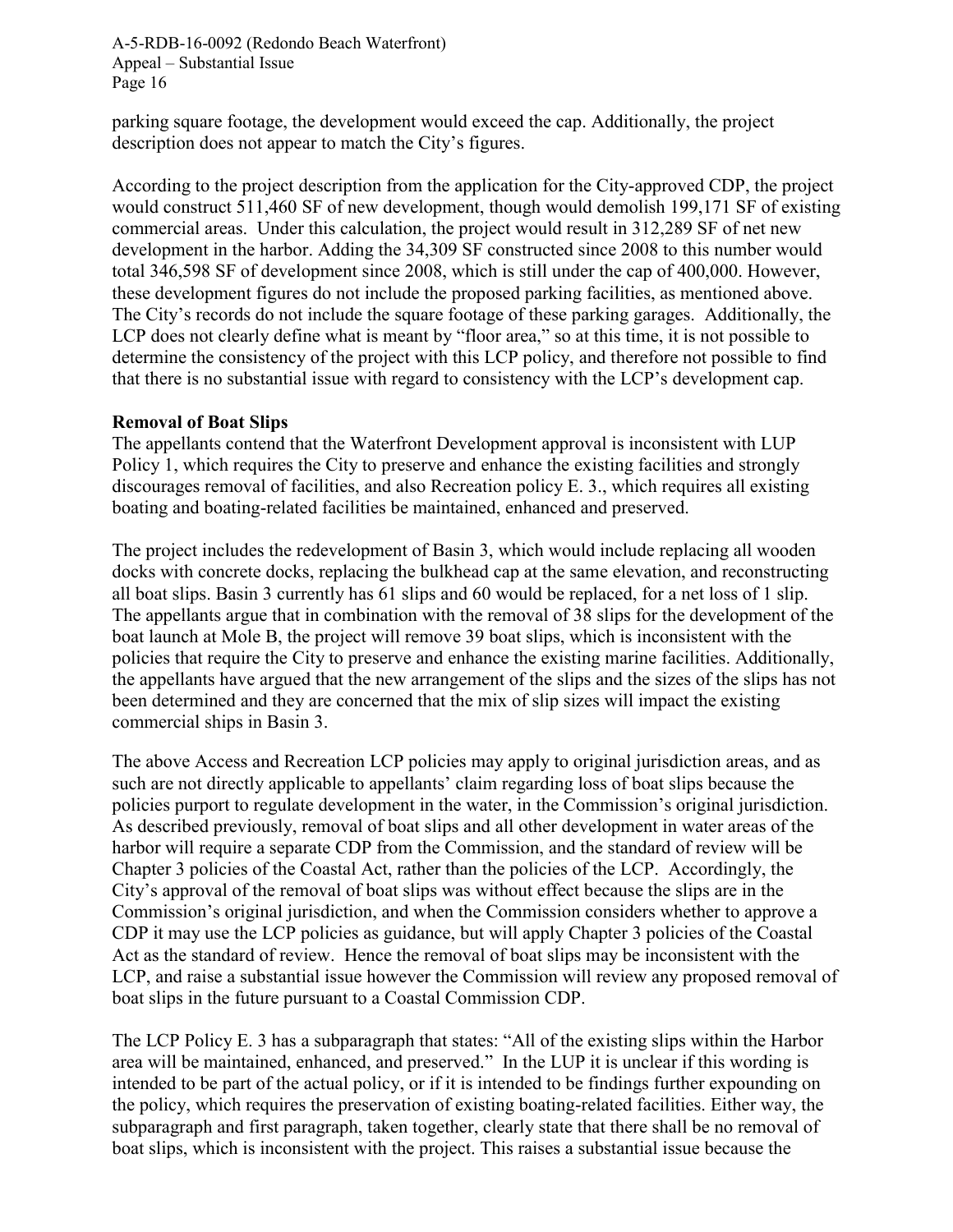removal of the slips appears to be inconsistent with both the LUP policy and the Recreation policy E. 3. However, the City argues that the redevelopment of the basin will improve and enhance boating facilities and is consistent with the LCP policies. The preservation and enhancement of existing marine facilities is crucial to the public's use and enjoyment of the harbor, and removal of boat slips may raise a substantial issue with regards to consistency with the LCP.

The Waterfront Development cannot occur without construction of a public boat launch, per LUP Policy 1, and if the construction of the boat launch removes existing boat slips or is otherwise inconsistent with the boating protection policies or recreation of the LCP, then this raises substantial LCP and Coastal Act conformance issues requiring Commission consideration.

#### **Views**

The appellants argue that the development project is inconsistent with LUP Policy 2, which states that new development in the Harbor shall preserve and enhance views from Harbor Dr. and argue that the development will "wall-off" the existing views from Harbor Dr. by replacing the surface parking lots with 2 and 3 story buildings.

However, another policy in Section C of the LUP states that new development should include view corridors from Harbor Dr., which the City-approved project does. There are 3 view corridors from Harbor Dr. to the ocean in the development project.

There is a difference between preserving the existing views and providing view corridors, which in this case would result in two very different projects. The interpretation of the two LCP policies and the relationship between them needs to be clarified. Given that the project will significantly affect views from Harbor Dr., this raises a substantial issue regarding whether it's consistent with LCP view policies.

Appellants also argue that the views from Czuleger Park to the Harbor need to be protected, per Section C of the LUP. Appellants argue that the renderings of the project showing the views from Czuleger Park are inaccurate as the photos were taken from the highest point in the park, looking down and over the development that would be in the harbor. The low point of Czuleger Park is closest to the harbor, on the inland side of Harbor Dr., and the project would impact that view from the park out to the Ocean. Without reviewing additional view analysis from that exact point in the park, it is not possible to tell if the project is consistent with this part of LCP at this time. However, this potential inconsistency raises a substantial issue.

Lastly, LUP policy 2 states that new development shall be harmonious and consistent with the existing development. The appellants argue that the bulk, scale, and massing of the project is not consistent with the existing development of the area. The development is more dense that the existing harbor development, however it may be found consistent with the structures inland of Harbor Dr. It is not possible at this time to determine that the bulk, scale, and massing does not raise a substantial issue.

#### **Lower Cost Visitor Serving Facilities**

The appellants contend that the development both removes existing lower cost visitor serving uses and fails to provide new lower cost overnight accommodations. The Waterfront Development includes development of a 120 room boutique hotel, with projected rates of approximately \$250 per night; it is expected to be a 4 star hotel on the oceanfront. Coastal Act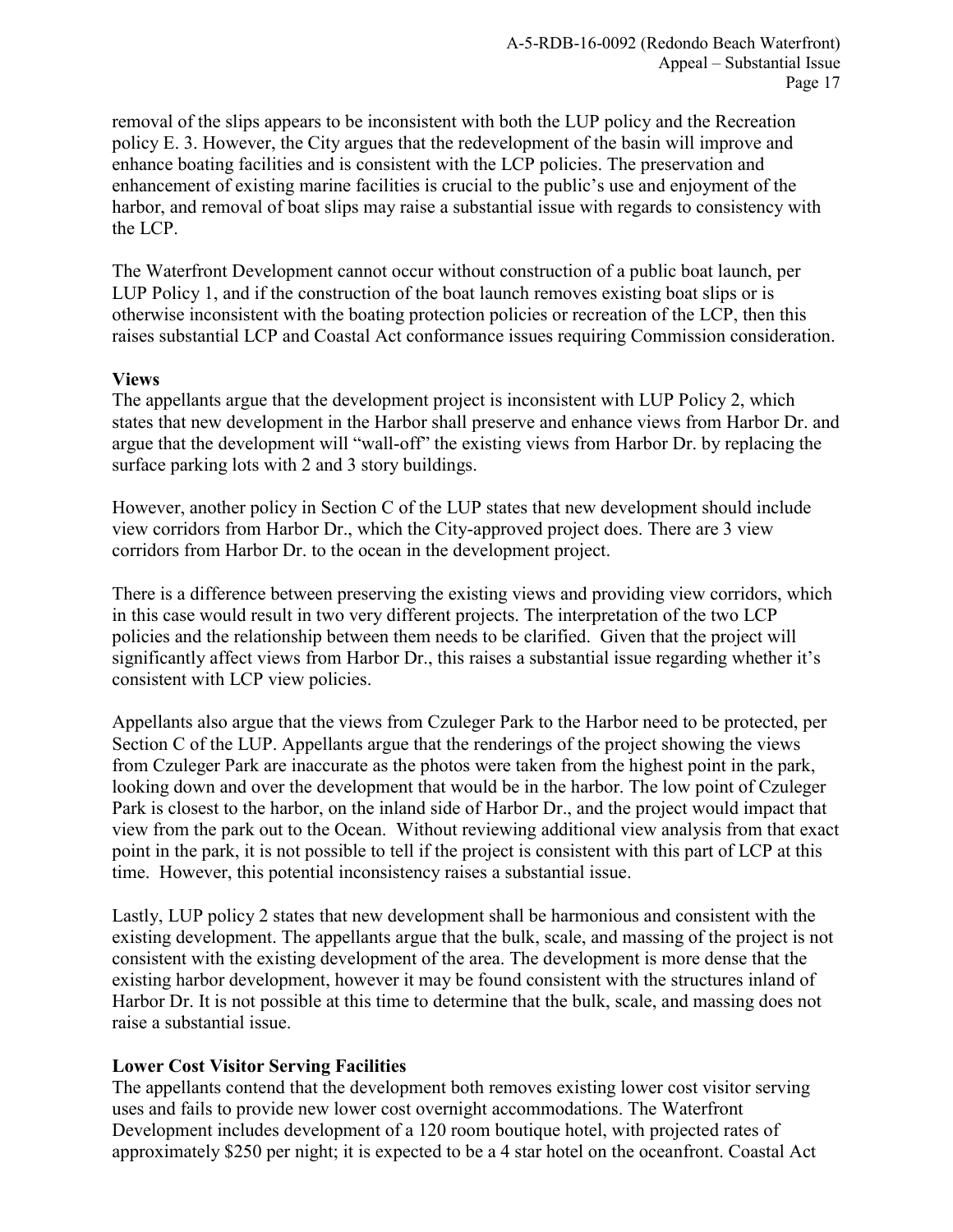Section 30213 and the LUP Recreation Policy E. 2 both state that lower cost visitor serving and recreational facilities shall be protected, encouraged, and where possible provided. LUP Policy 15 states that low cost visitor accommodations shall be encouraged and where feasible, provided.

The City-approved hotel will not provide lower cost overnight accommodations. According to both the Coastal Act and LUP Policy 15, lower cost accommodations must be provided in a hotel, unless it is unfeasible. The City's records do not indicate whether or not a feasibility study was submitted prior to the approval of the hotel. The feasibility study would indicate if it is feasible to provide lower cost accommodations onsite, or offer a portion of the rooms at a lower cost rate.

If it is not feasible to provide lower cost accommodations onsite, then LUP Policy 15 requires payment of an in-lieu fee at \$30,000 per room for 25% of the total number of rooms, to be adjusted for inflation. The City's record indicates that if the hotel is built as a high-cost hotel, then the in-lieu fee will be required. The LCP states that the in-lieu fee shall be required as a condition of approval upon the coastal development permit. The City's record does not indicate what the fee would be with adjustments for inflation, when the fee would be paid, or what it would be used for. At this time it is also unclear if the City's conditions of approval required the fee, or if there was a feasibility study that concluded the hotel could not provide onsite lower cost overnight accommodations. Because it is not clear that the hotel development project is consistent with these policies, the project raises a substantial issue regarding conformity with them.

Appellants also argue that the development project does not protect the existing lower cost facilities and recreational uses of the harbor. For example, the development project would remove the free existing hand-launch facility for kayaks and stand-up paddling and not replace it elsewhere in the harbor. The rates of the City-approved parking structures have also not been submitted to the City and it is unclear if the parking rates will be affordable for day-users of the harbor compared to the existing \$10 daily parking rates. Additionally, the City has not clarified if the boat launch location on Mole B would be regulated or require payment of a fee or if the boat launch parking would have fees. Further, the general commercial and retail existing in the harbor would be replaced with more high-cost retail and commercial, such as a luxury cinema, a boutique hotel, and high-end restaurants.

Because the information regarding the parking rates and the regulation of the boat launch location has not been submitted, it is not possible at this time to determine if the development is consistent with the Coastal Act policy and the LCP policies that protect and encourage lower cost recreational facilities. For this and the other reasons described above, the Commission cannot determine on this record that no substantial issue exists regarding conformity. Thus, the Commission finds substantial issue.

#### **Hazards**

One Appellant stated that more than 4,450 feet of continuous pedestrian pathways will be provided along the shoreline, equal to almost a new mile of shoreline pathways. While it is not clear, Commission staff believes this may be a contention regarding the project's alleged failure to address coastal hazards associated with the project. LUP policy 13 states that new development shall be sited and designed to minimize hazards from the ocean and from geologic conditions. The City-approved project contains requirements to raise the elevation of the project site and to enhance an existing shoreline protective device, however the City's report did not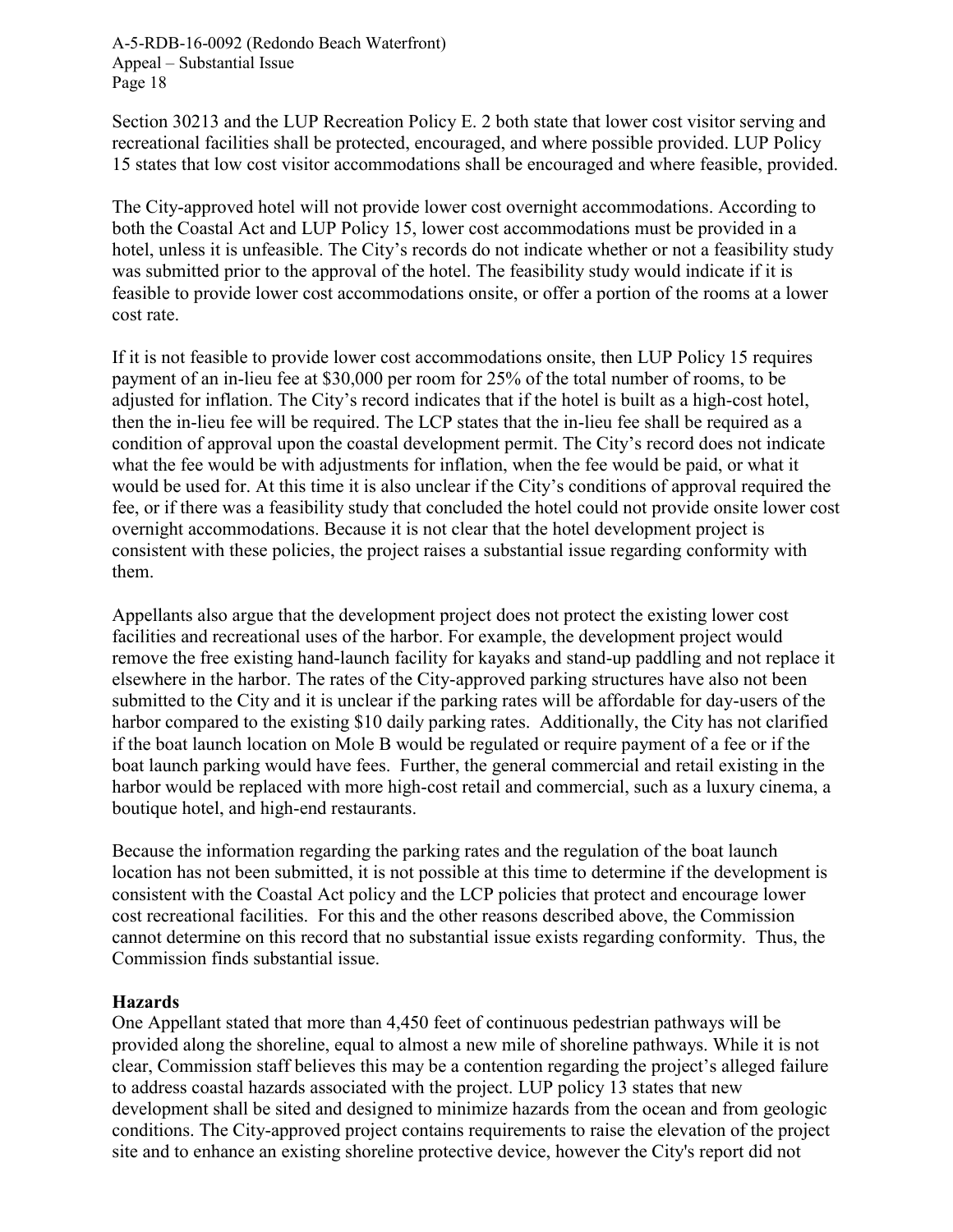include analysis of if the enhancement of the existing shoreline protective device is consistent with the LCP or whether the new development will rely on the enhanced structure, or if the structure is necessary to protect coastal dependent uses.

The new public boardwalk would be placed at the same elevation as the existing public boardwalk. The entire project would also rely heavily on the existing revetments in the harbor, and the development in Basin 3 would replace the cap of the bulkhead, with the possibility to raise the bulkhead in the future. The project's EIR included 2 possible measures to mitigate against wave attack, which would include annual monitoring and the construction of a recurve splash wall immediately seaward of the public boardwalk along the existing revetment. These measures do not appear to conform with the LCP policy of siting and designing the development to minimize hazards, especially given the expected sea level rise conditions that will increase wave attack events and intensity in the near future, and therefore raises a substantial issue.

#### **Coastal Dependent Uses**

LUP Policy 5 requires a balanced mix of coastal-dependent uses, including the protection of lower cost visitor serving uses and recreational facilities. Section 30212.5 of the Coastal Act public access policies also requires even distribution of public facilities so as to mitigate against overcrowding or overuse. The City approved project, as discussed above, may not protect existing lower cost recreational facilities and would place a variety of potentially conflicting uses and facilities in one area rather than distributing them.

The project would provide a mix of commercial uses; however, the appellants argue that the uses are not balanced and constrict the coastal-dependent uses into a smaller area to prioritize high cost retail and commercial in the rest of the harbor. The removal of the hand-launch for kayaking and paddling would not be replaced in the harbor. The City approved project would have these users enter the water through the Seaside Lagoon (proposed to be open to the harbor waters), walking out into the harbor, instead of launching off a dock. Due to the difficultly of launching in this way, these users instead may choose to launch off of Mole B, near the launch location for the outrigger canoe club, where there is a small launch location that is currently only used by the outrigger club. This would present conflicting uses, compounded by the use of Mole B as a public boat launch facility, thereby raising a substantial issue regarding whether the project presents a balanced use of the harbor and adequately preserves existing coastal dependent uses.

Additionally, LUP policy 1 encourages Coastal dependent uses in the Harbor and pier area and states that removal of existing coastal dependent uses shall be strongly discouraged unless such uses are determined to no longer be necessary for the functional operation and utility of the harbor. Appellants argue that the development does not encourage coastal dependent uses, and instead focuses on providing high-cost uses. For example, a luxury cinema is not considered coastal-dependent and could be located anywhere because it does not depend on the harbor or ocean. The mix of uses in the City approved project includes the following breakdown of square footage: 24% hotel, 35% food service, 20% retail, 12% office, and 9% entertainment. However, there is no breakdown showing what percentages of these uses are visitor-serving, lower cost, and coastal-dependent. However, the LCP does not require 100% coastal dependent uses. The policy states that the City shall encourage these uses and avoid removing any existing coastal dependent uses unless it makes certain findings that they are no longer necessary for the operation or utility of the harbor.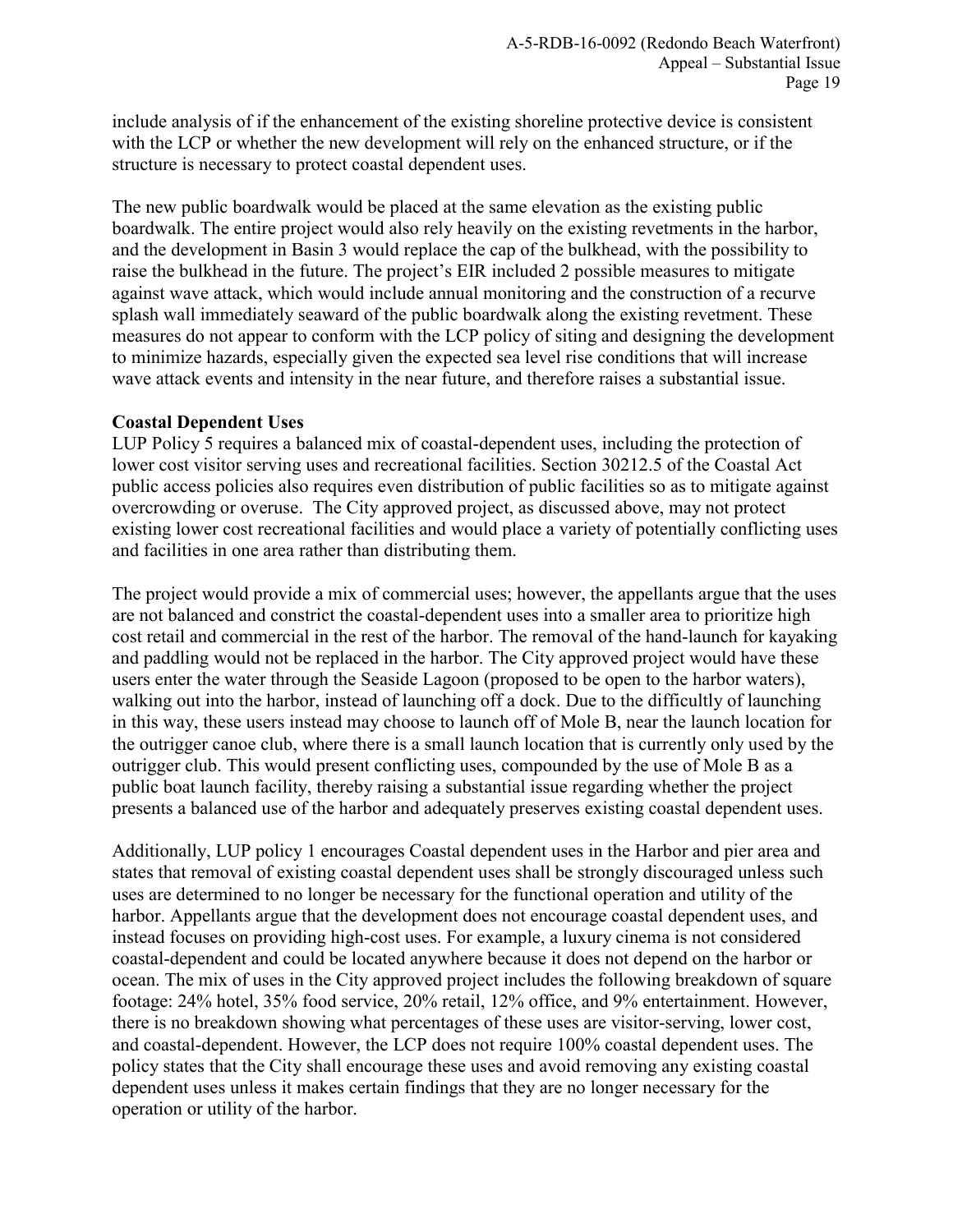The clustering of uses on Mole B may be inconsistent with the policies of the LCP, and the term coastal-dependent uses is not defined by the LCP. Without findings regarding that the existing coastal dependent uses are no longer necessary for the operation and utility of the harbor, and without more information regarding the cost and type of uses proposed, it is not clear that the project is consistent with LUP policies 1 and 5. The Commission therefore cannot find that no substantial issue exists regarding conformity with these policies, and thus determines that these issues raise substantial LCP and Coastal Act conformance issues requiring Commission consideration.

#### **Access**

Access to the coast is required by the Coastal Act and LCP. Not providing sufficient parking or hindering access with poor circulation around coastal areas can have a negative impact on coastal access. Appellants argue that the circulation and traffic congestion and the lack of parking caused by the project would impede public access to the harbor.

The Harbor currently has a total of 2,192 parking spaces for 199,171 SF of development, spread across 2 parking structures and a large surface parking lot. This amount is adequate to serve the existing development and the other coastal-related uses of the harbor. LUP Access policies F. 3 and F. 9 require the City to enforce parking standards for new development and state that existing public parking in the Harbor-Pier area will not be reduced as a result of further development. Again, this policy has a subparagraph, which states that if development removes existing public parking spaces "additional spaces equal in number to those removed must be provided within the Harbor-Pier area."

The total number of parking spaces for the City-approved project is 2,363, which is 171 more spaces than currently exist onsite; however, the net new development square footage would be 312,289. Appellants argue that this is not sufficient parking for the demand of the new development, let alone the demand currently in the harbor for the coastal-dependent uses. Additionally, the parking analysis states that the City of Redondo Beach permits consideration of shared parking and that the new development of the harbor would have shared parking. In 2014, the City of Redondo Beach submitted an LCP amendment to change commercial parking standards of the LCP, but the application was incomplete. In 2016, the application was returned to the City because Section 30503 of the Coastal Act requires that any LCP amendment to be considered by the Commission must have been subject to local public hearings within four years. By 2016, the public hearings for the proposed amendment had been held more than 4 years before, and the submittal was therefore no longer valid. Because of this, the City's certified LCP does not allow shared commercial parking. Additionally, if the subparagraph of policy F. 9 is considered policy language and applied to the development, than the project may need to provide sufficient parking for the new demand caused by the development, plus replace the existing parking that is being removed from the site. The limited amount of parking provided by the new development may not be consistent with the LCP and raises a substantial issue.

Coastal Act Section 30211 requires that development shall not interfere with public access to the sea. Appellants argue that the project is inconsistent with that provision because recreational use areas suited for water-oriented recreational activities are impacted and removed. The development would remove approximately 1/3 of the sandy beach area in the Seaside Lagoon used for passive recreation and remove a hand-launch used for stand-up paddle boarding and kayaking. The removal of the hand-launch for kayaking and paddling would not be replaced in the harbor. The City approved project would have these users enter the water through the Seaside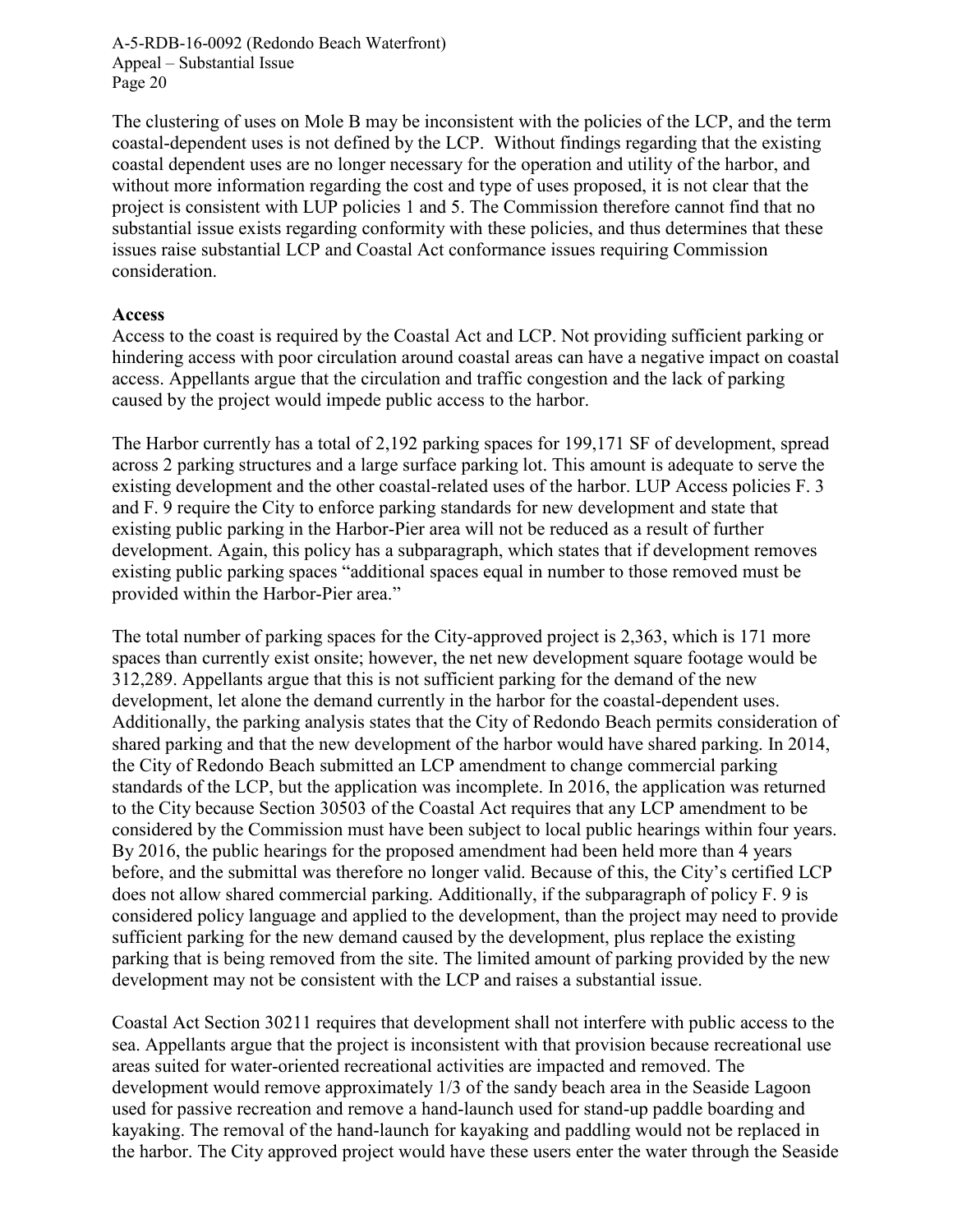Lagoon, walking out into the harbor, instead of launching off a dock, which appellants argue could be a detriment to coastal access.

The Seaside Lagoon is currently gated and operated by the City. It is open from Memorial Day to Labor Day and there is an admission fee. The lagoon is not subject to tidal action. Currently it is separated from the harbor by a revetment that the City-approved project would remove, which would open the lagoon to the harbor water. Currently, the lagoon is fed by water from the power plant on the inland side of Harbor Dr., is treated and eventually discharged into the harbor. Appellants argue that the project purports to open the lagoon year round with free admission to increase public access; however, that could be done now by the City without the development project, and the project would remove approximately 1/3 of the sandy beach area of the lagoon for the development of a road and concession retail structures.

According to the LUP, the Seaside Lagoon has a designation of Parks, Recreation and Open Space and the development of a road and accessory concession structures were approved by the City under a conditional use permit with the CDP but are not ordinarily permitted under the land use designation. The removal of passive recreational areas, and removal of sandy beach for the construction of concession/retail, does not appear to be consistent with the intent of the LUP and the access policies of the Coastal Act. Further, the majority of the Seaside Lagoon is within the Commission's retained jurisdiction and the development of a road and accessory structures on sandy beach area may not be consistent with the public access policies of the Coastal Act. Although the project may provide better access in some ways, it will also interfere with public access to the sandy beach area and the sea in other ways. On this record, the Commission cannot find that the project raises no substantial issue regarding conformity with LCP and Coastal Act access policies.

#### **Five Factors and Conclusion**

 $\overline{a}$ 

This appeal raises a substantial issue regarding consistency with the LCP and public access policies of Chapter 3 of the Coastal Act (Cal. Pub. Res. Code  $\S$ § 30200-30265.5).<sup>1</sup> The Notice of Decision for Local CDP and accompanying Final Staff Report state that the City applied the policies of the certified LCP and the public access and recreation policies of Chapter 3 of the Coastal Act and concluded, in part, that the development, as proposed and conditioned by the City Staff-Alternative, would be consistent with the LCP and with Chapter 3 of the Coastal Act **[\(Exhibit 2\)](https://documents.coastal.ca.gov/reports/2017/5/F15a/F15a-5-2017-exhibits.pdf)**.

Applying the five factors listed in the prior section clarifies that the Commission cannot find that no substantial issue is raised by the appeal, which would be the finding necessary for the Commission to reject the appeal. (§ 30625(b)(5).) Rather, the appeal raises "a substantial issue" with respect to the grounds on which the appeal was filed, and therefore, does meet the substantiality standard of Section 30265(b)(2).

The first factor is the degree of factual and legal support for the local government's decision that the development is consistent or inconsistent with the relevant provisions of the LCP and Coastal Act. The City's approval included portions of the project site that are within the Commission's retained jurisdiction, and therefore the project's CDP for those portions of the development are of no effect. As described above, the City's approval did not sufficiently consider the project's

 $<sup>1</sup>$  Unless otherwise indicated, all subsequent statutory references are to sections within the Coastal Act. Cal. Pub.</sup> Res. Code §§ 30000 *et seq.*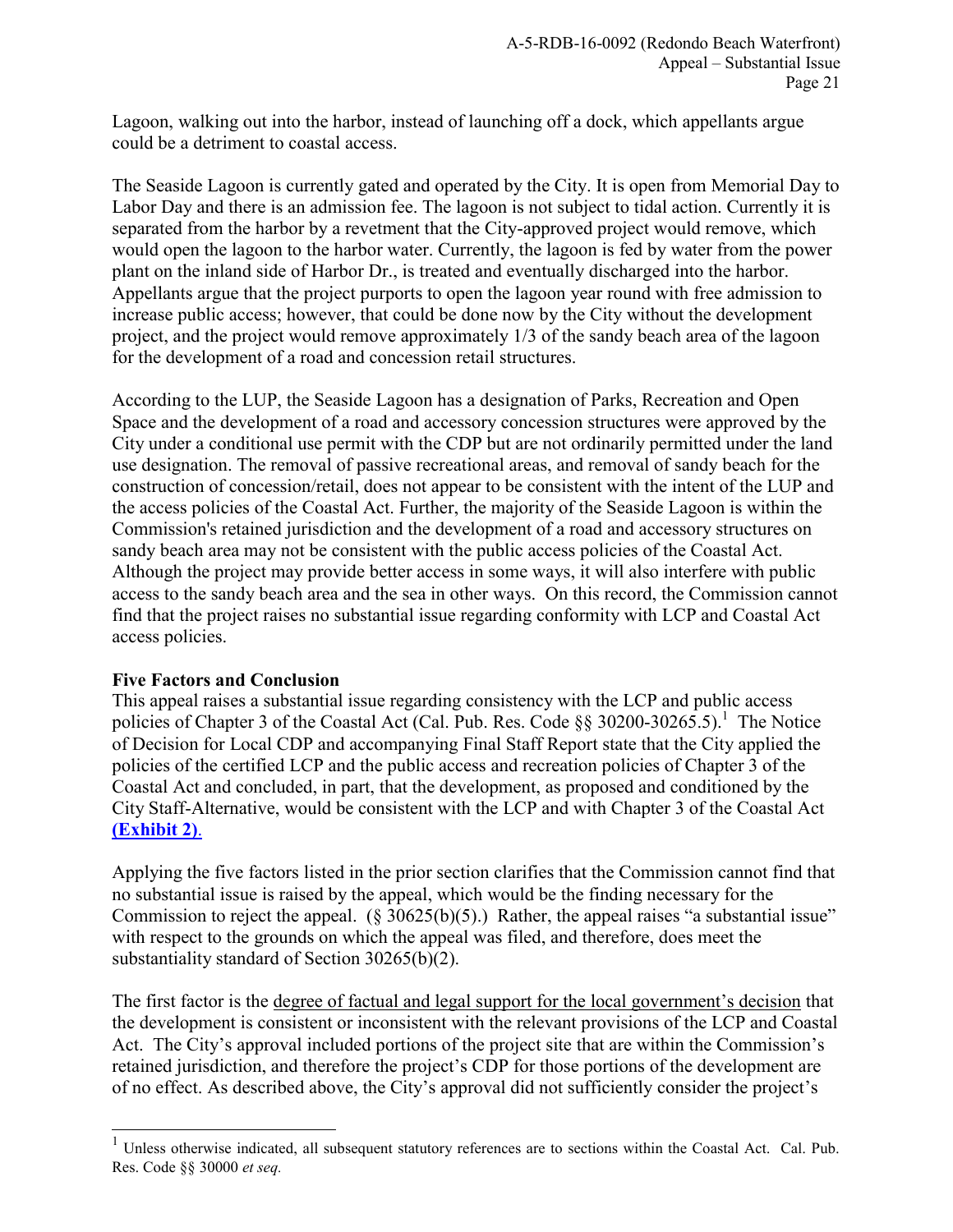consistency with all relevant LCP policies that apply to the development and the project site, and the project appears to conflict with some LCP policies and relevant public access policies of the Coastal Act. Therefore the Coastal Commission finds that the City provided an inadequate degree of factual and legal support for its decision.

The second factor is the extent and scope of the development as approved or denied by the local government. The affected project site constitutes the majority of the City's existing harbor, and the proposed project would significantly increase the intensity of use at the site. This is a very large development that has a high potential to negatively impact coastal access to coastaldependent uses by not providing sufficient parking, exceeding the development cap, removing or limiting existing coastal-dependent uses, and not providing for lower cost visitor serving facilities. Therefore, the extent of the development as approved by the City is substantial and may not be consistent with the LCP and the public access policies of Chapter 3 of the Coastal Act.

The third factor is the significance of the coastal resources affected by the decision. Any limitation on use or access to the Redondo Beach Harbor represents a significant impact to a highly used, extremely popular harbor, which is a significant coastal resource.

The fourth factor is the precedential value of the local government's decision for future interpretations of its LCP. The City's approval of the CDP for this project has relied mainly on the policies related to the harbor-pier area but neglected to consider other, more general LCP policies that would affect the approval or conditions imposed on the project. The appellants have argued that the approval is not consistent with various LCP policies, but the City has found the project to be consistent. The project raises fundamental issues regarding interpretation of various LCP policies, the resolution of which will have precedential effect on future development in the City's harbor and coastal area. For example, the policy that limits development to 400,000 new square feet in the harbor may or may not include square footage of parking facilities; the problem arises because the LCP has not defined the term "floor area." Additionally, Land Use Policy 1 calls for coastal dependent land uses in the Harbor-Pier area, but the LCP also does not define the term "coastal dependent land uses." However, the LCP defines "coastal- dependent recreation," which may or may not suffice to fulfill the intent of the policy. Therefore, the decision of the local government on this project, which hinges on various interpretations of LCP language and policies, will influence future permit decisions made in the City's coastal zone.

The final factor is whether the appeal raises local issues, or those of regional or statewide significance. This appeal is locally controversial; however, the harbor represents just 1 of 5 harbors in LA County and there are very few public harbors regionally in southern California. Additionally, the Harbor offers unique coastal recreation opportunities such as on and off shore fishing, paddle boarding, kayaking and canoe hand-launch locations, and visitors come from all over the region for harbor access. The harbor and its public access, visitor-serving amenities, and other resources are therefore regionally significant. Without proper protections in place for these unique elements of the harbor, the project's redevelopment of the harbor may set a regional or statewide precedent regarding the extent to which a jurisdiction may prioritize commercial uses over public recreational, coastal-dependent uses. Therefore, the City's approval does raise issues of regional and statewide significance.

For all of the reasons described above, the Commission shall hear the appeal because it cannot find that the project raises no substantial issue with respect to the grounds raised in the appeal.